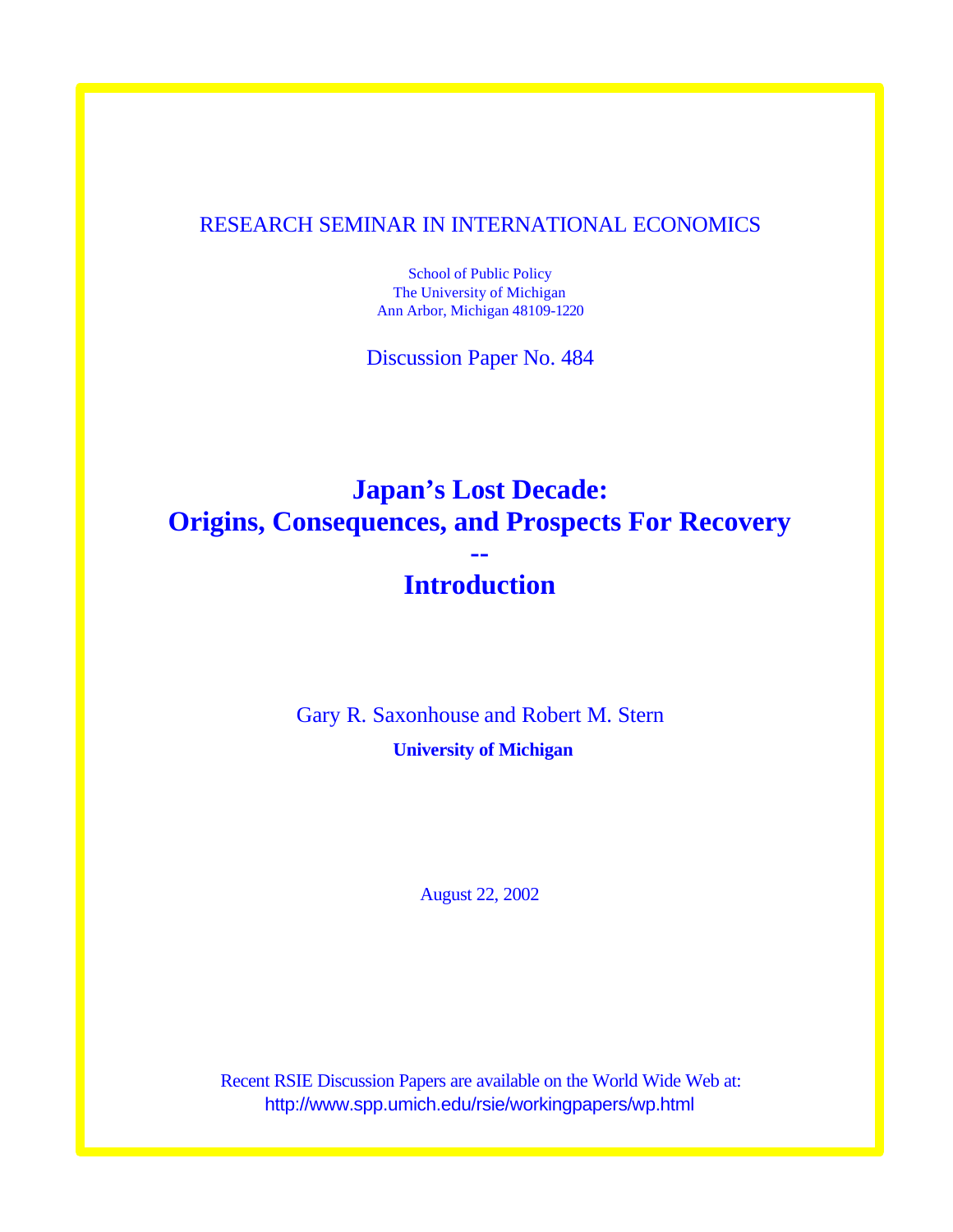### **SYMPOSIUM**

## **JAPAN'S LOST DECADE: ORIGINS, CONSEQUENCES, AND PROSPECTS FOR RECOVERY**

### **Edited by Gary R. Saxonhouse and Robert M. Stern**

August 22, 2002

Address correspondence to:

Robert M. Stern Gerald R. Ford School of Public Policy University of Michigan Ann Arbor, MI 48109-1220

Telephone: 734-764-2373 Fax: 810-277-4102 E-mail: rmstern@umich.edu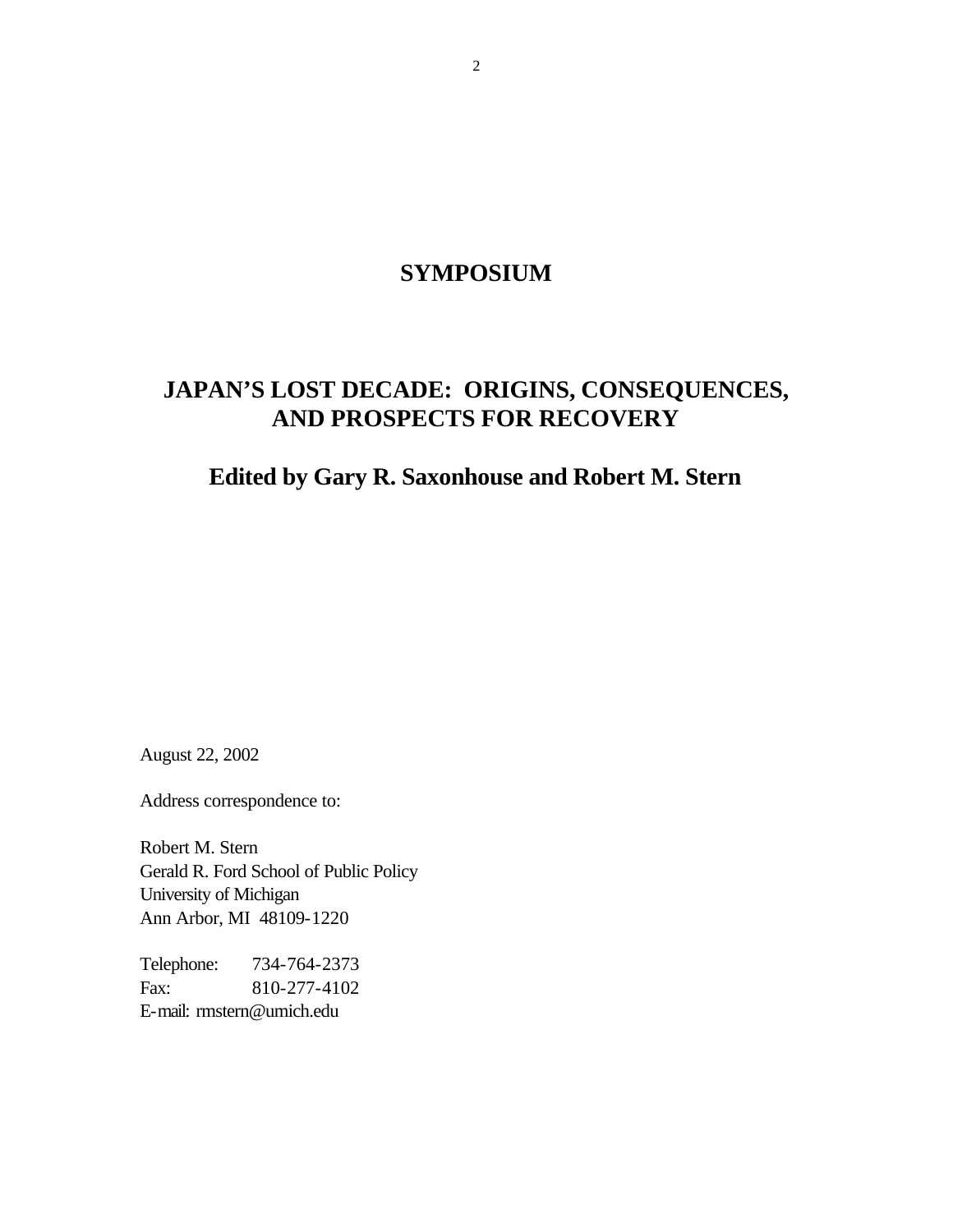#### Table of Contents

- 1. Gary R. Saxonhouse and Robert M. Stern, "The Bubble and the Lost Decade"
- 2. Takatoshi Ito, "Retrospective on the Bubble Period and Its Relationship to Developments in the 1990s"
- 3. Kyohiko G. Nishimura and Yuko Kawamoto, "Why Does the Problem Persist? 'Rational Rigidity' and the Plight of the Japanese Banks"
- 4. Toshihiro Ihori, Toru Nakazato, and Masumi Kawada, "Japan's Fiscal Policies in the 1990s"
- 5. Rishi Royal and Ronald McKinnon, "Japan's Negative Risk Premium in Interest Rates: The Liquidity Trap and the Fall in Bank Lending"
- 6. Mitsuhiro Fukao, "Japan's Lost Decade and Its Financial System"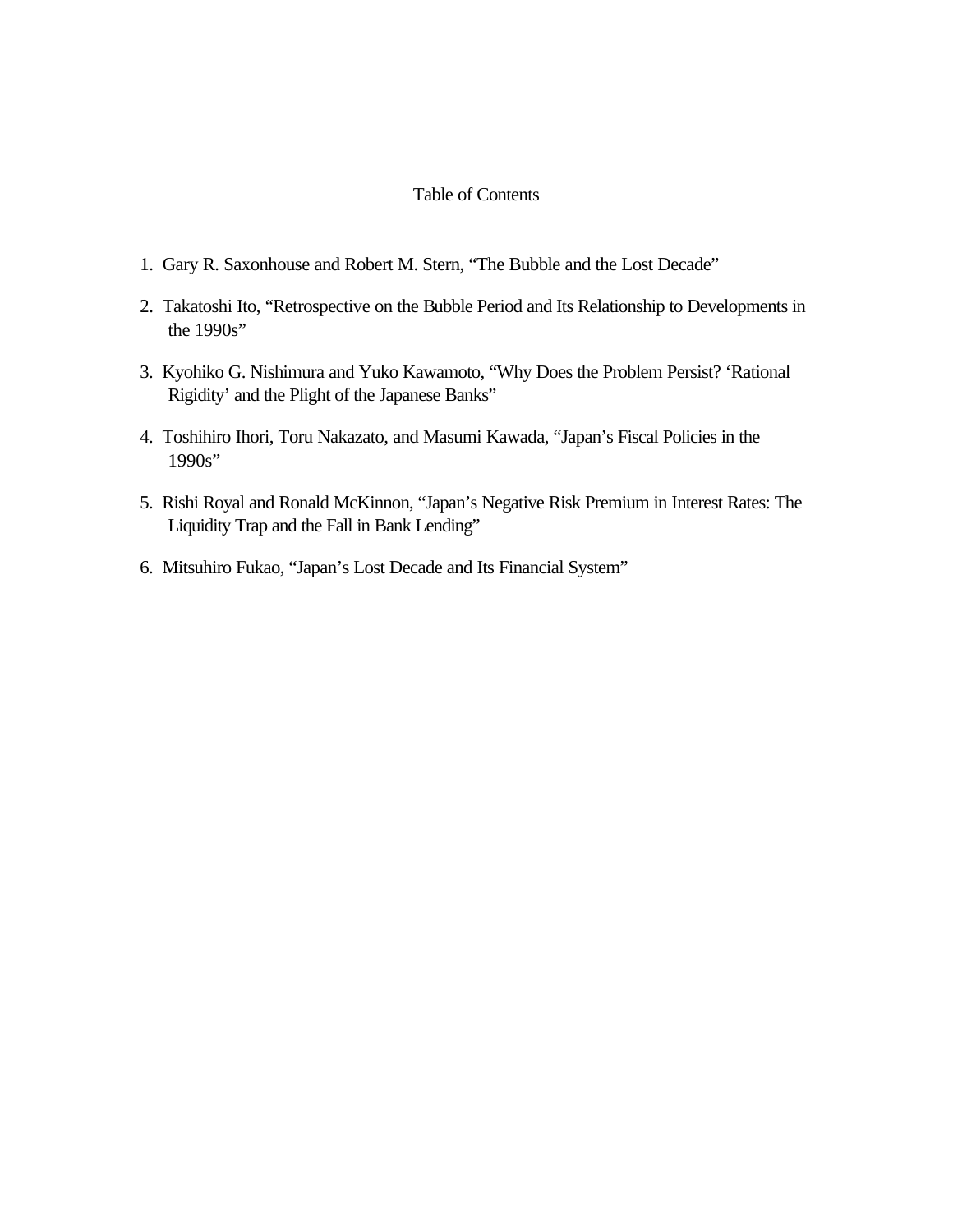#### **The Bubble and the Lost Decade**

*Gary R. Saxonhouse and Robert M. Stern\**

#### 1. INTRODUCTION

A little more than a dozen years ago, in 1989, Japan was completing a decade of excellent economic performance. Its 3.9% average annual rate of growth of gross domestic product, while slower than what it had achieved in any earlier decade since 1950, was still significantly better than the performance of the world's other advanced industrialized economies. During this same decade, equity prices rose six-fold and land prices more than four-fold.  $1$ 

Even as equity and land prices increased dramatically, in 1989, many economists were prepared to argue that the new valuations were justified by Japan's economic fundamentals.<sup>2</sup> Japan's distinctive, but superior system of economic management, both at the government level and within the firm, it was argued, justified more optimistic expectations of further exceptional economic growth even as Japan's unusually high national savings rate kept real interest rates lower than those in other major industrialized economies. Indeed, its distinctive economic system was seen as working so well by comparison with those of other major economies that Japan was hailed by Chalmers Johnson (1989) as the only "Communist nation that works."

<sup>1</sup> See figure 1 in Takatoshi Ito's Symposium paper below.

GARY R. SAXONHOUSE and ROBERT M. STERN are from the University of Michigan (Ann Arbor).

The papers in this issue were prepared initially for a Symposium held on March 22, 2002 at the University of Michigan. Support was provided by the Japan Foundation, Center for Global Partnership.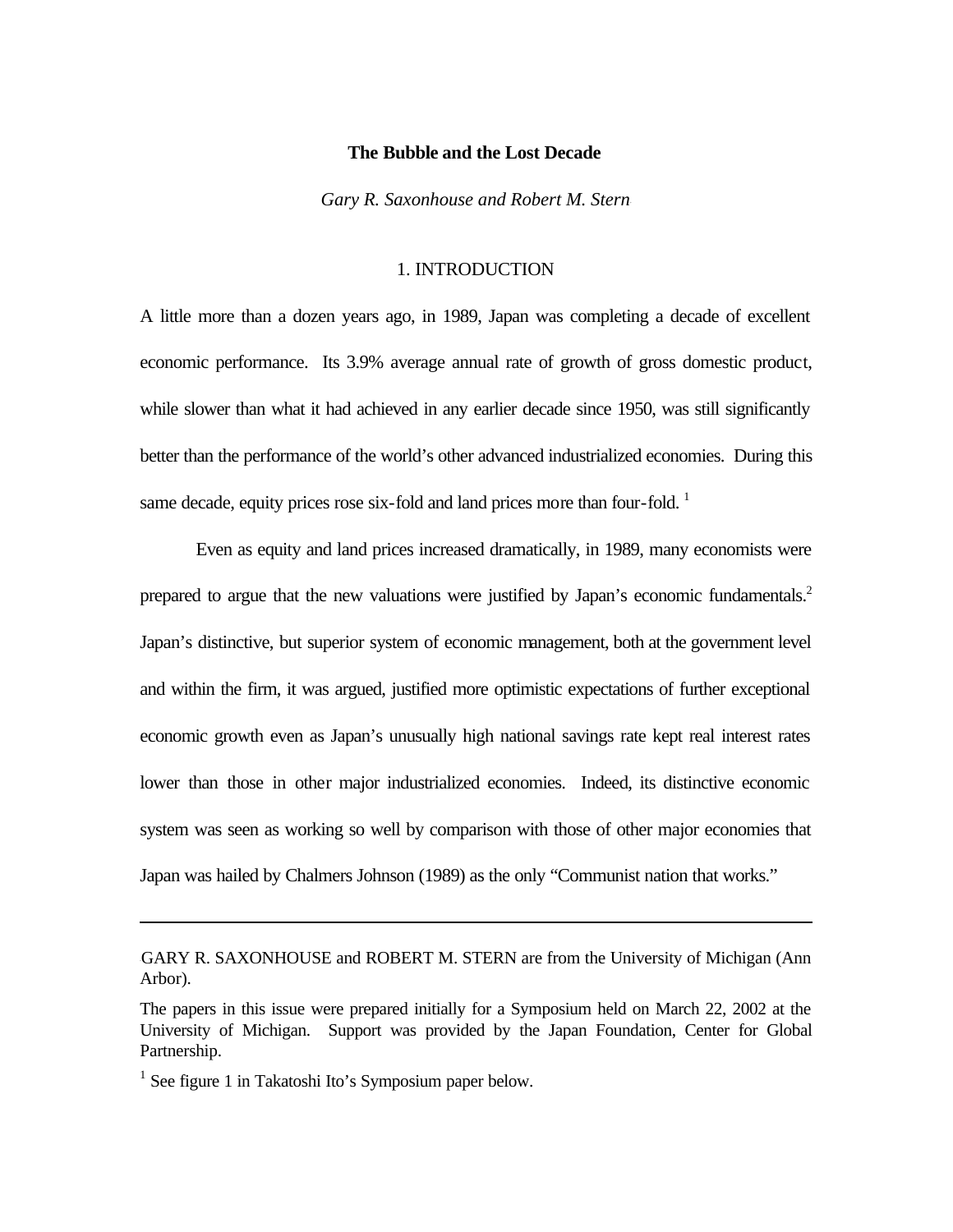In March 2002, when the Symposium was convened in Ann Arbor at which earlier versions of the papers were presented, Japan looked very different. Japan's post-1989 GDP growth has averaged no more than 1.2% annually, worse than that of any other major industrialized country. Japan's equity markets, after reaching a peak at the end of 1989, have fallen by 75%. Japanese land prices have fared still worse with prices falling by 80%, so that in 2002, Japanese land prices are below levels prevailing 20 years ago. Thus, Chalmers Johnson who wrote in 1989 that "Japan is the only Communist nation that works" more recently (1998) has written that "Japan truly fits the crony capitalism description that has complacently continued to protect its structurally corrupt and sometimes gangster-ridden firms." As Nishimura and Kawamoto show in their Symposium paper below, the very economic institutions, such as community banking and permanent employment (and they might have added close governmentbusiness relationships) that for four decades were seen as enhancing Japanese growth prospects are now seen as standing in the way of renewed superior economic performance.

With hindsight, it is easy to criticize the failure of so many observers in the late 1980s to foresee the marked change that was about to occur in Japan's economic fortunes. In light of the experience of the United States in the 1990s, however, it is clear that such failures are not unique to Japan. In both Japan in the late 1980s and in the United States in the late 1990s, prices of assets, such as equities and land, rose rapidly even while the prices of goods and services were relatively stable. In such an environment, it admittedly is difficult to determine, until after the fact, whether the asset-price increases represent speculative excess or a secular change in the rate of growth of productivity. But, for our purposes, we will assume that a

<sup>&</sup>lt;sup>2</sup> Frankel (1991) reviews much of this literature.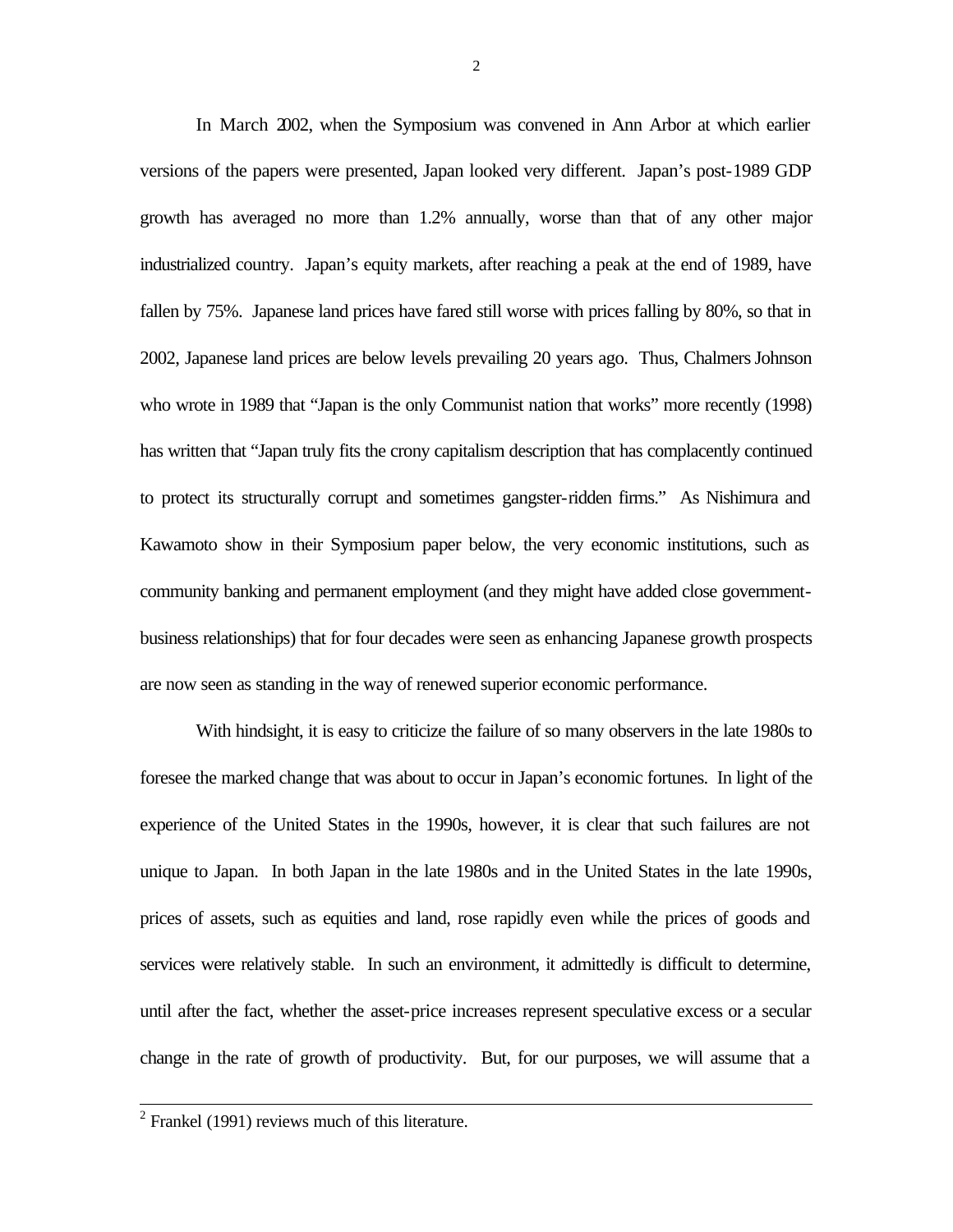*bubble* did occur in Japan. With this in mind the Symposium that follows seeks to explore: (1) whether *the bubble* could have been prevented; (2) how much of the economic pain that Japan faced during the 1990s was the result of *the bubble*'s collapse; and (3) what can be done today to help resolve Japan's continuing economic problems.<sup>3</sup>

#### 2. COULD THE BUBBLE HAVE BEEN PREVENTED?

Takatoshi Ito addresses the first of the issues raised above in his Symposium paper. Mindful that it is difficult to know that a bubble has occurred until after it is over, Ito suggests that the Bank of Japan (BOJ), at the time of the Louvre Accord in February 1987, should not have cut the discount rate from 3% to 2.5%. Failing that, he argues that the BOJ discount rate could still have been raised in August 1988 when the Federal Reserve and the Bundesbank raised interest rates. According to Ito, earlier tightening of monetary policy might have nipped *the bubble* in the bud, but even in the summer of 1988 tightening credit conditions might still have prevented some of the worst problems that ultimately arose. By May 1989 when the discount rate was finally raised, according to Ito, it was too late.

To underline how politically difficult it might have been for the BOJ to raise its discount rate, it should be remembered that, during the very years that Ito says that the BOJ should have reversed policy, many observers abroad were not only praising Japan's economic institutions, they were also praising the quality of Japanese macroeconomic management for simultaneously

<sup>&</sup>lt;sup>3</sup> These and other current issues pertinent to Japan are also explored in depth in the papers in Stern (2003).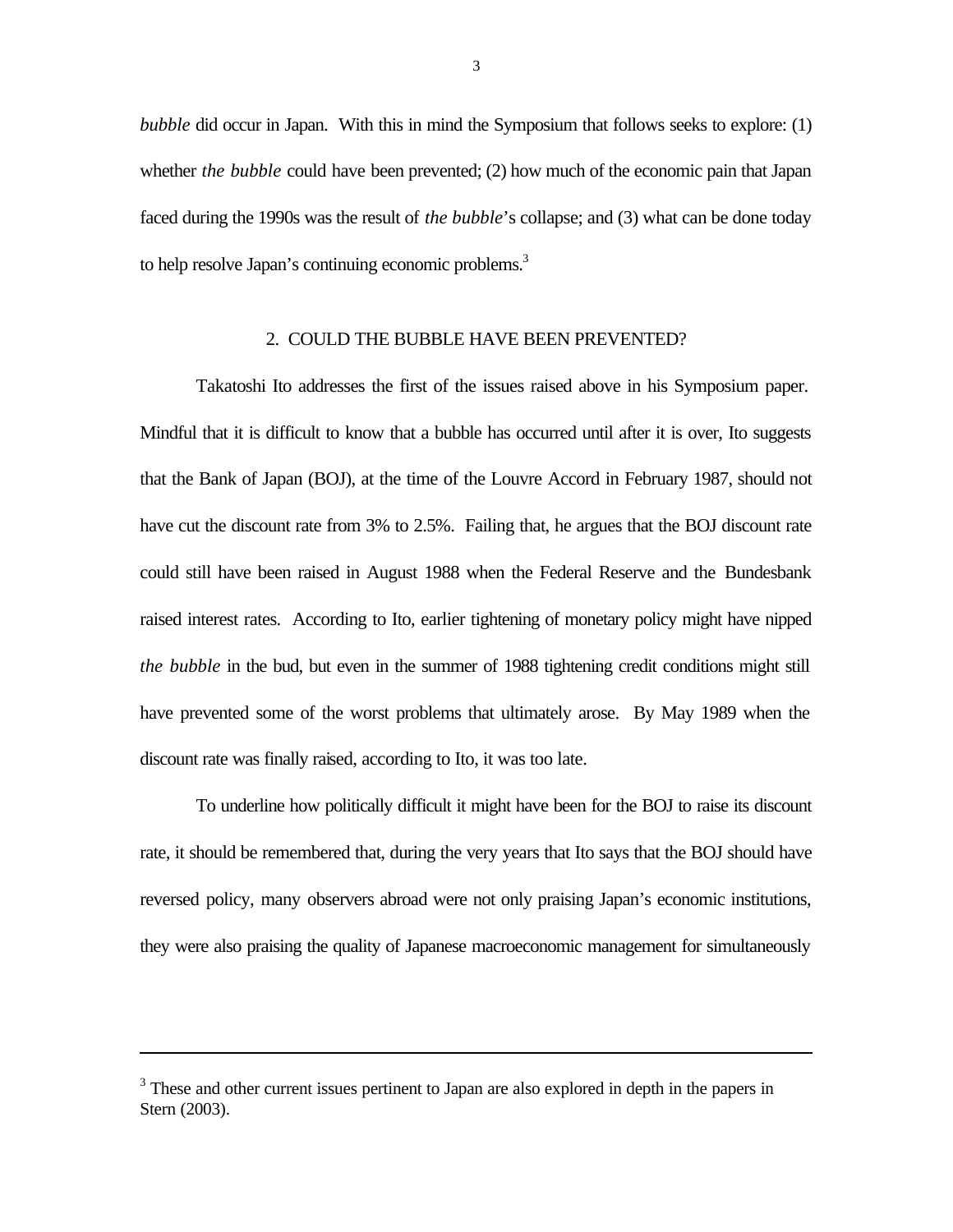keeping interest rates low and inflationary expectations damped. For example, David Hale, a

highly influential US business economist, wrote in August 1989 (pp. 60-61) that:

During the second half of the decade, it was the Japanese MOF [Ministry of Finance] which used a mixture of direct intervention and moral suasion to protect the US financial system from sharply rising interest rates at a time when foreign private investors lost confidence in the US dollar.

…the MOF and the BOJ pursued a low interest rate policy to boost the US dollar during 1987-88 and neutralized the potential inflationary consequences on credit growth through administrative guidance.

Likewise, in 1988 (pp. 63 and 103), C. Fred Bergsten, the Director of the Institute for

International Economics, praised Japanese policies:

Since 1986, in perhaps its most impressive performance to date, Japan has adjusted to a near doubling in the dollar value of the yen by shifting with remarkable speed from the export-led growth of the early 1980s to a domesticled expansion that has produced a burst of rapid growth despite the steady decline of its trade balance in real terms.

Japan's new Five-Year Plan (1988-92) projects GNP growth of 3.75 percent annually and growth in domestic demand of 4.25 percent annually. … It … seems both desirable and feasible for Japan to exceed targets in the plan, perhaps maintaining domestic demand at about 6 percent annually. In fact, domestic demand growth reached an estimated 7.4 percent in 1988.

Quite apart from an earlier move to more restrictive macroeconomic policies, Ito suggests that stricter prudential policies, had they been adopted, could have had a significant impact on the magnitude of *the bubble*. Ito believes that Japanese authorities could have: (1) introduced a regulation (or guidance) on the loan/value ratio on real estate lending, citing the increased risk of real-estate-price volatility; and (2) issued a regulation (or guidelines) to limit lending to real-estate-related sectors, citing the risks of concentrating loans too heavily in a single sector.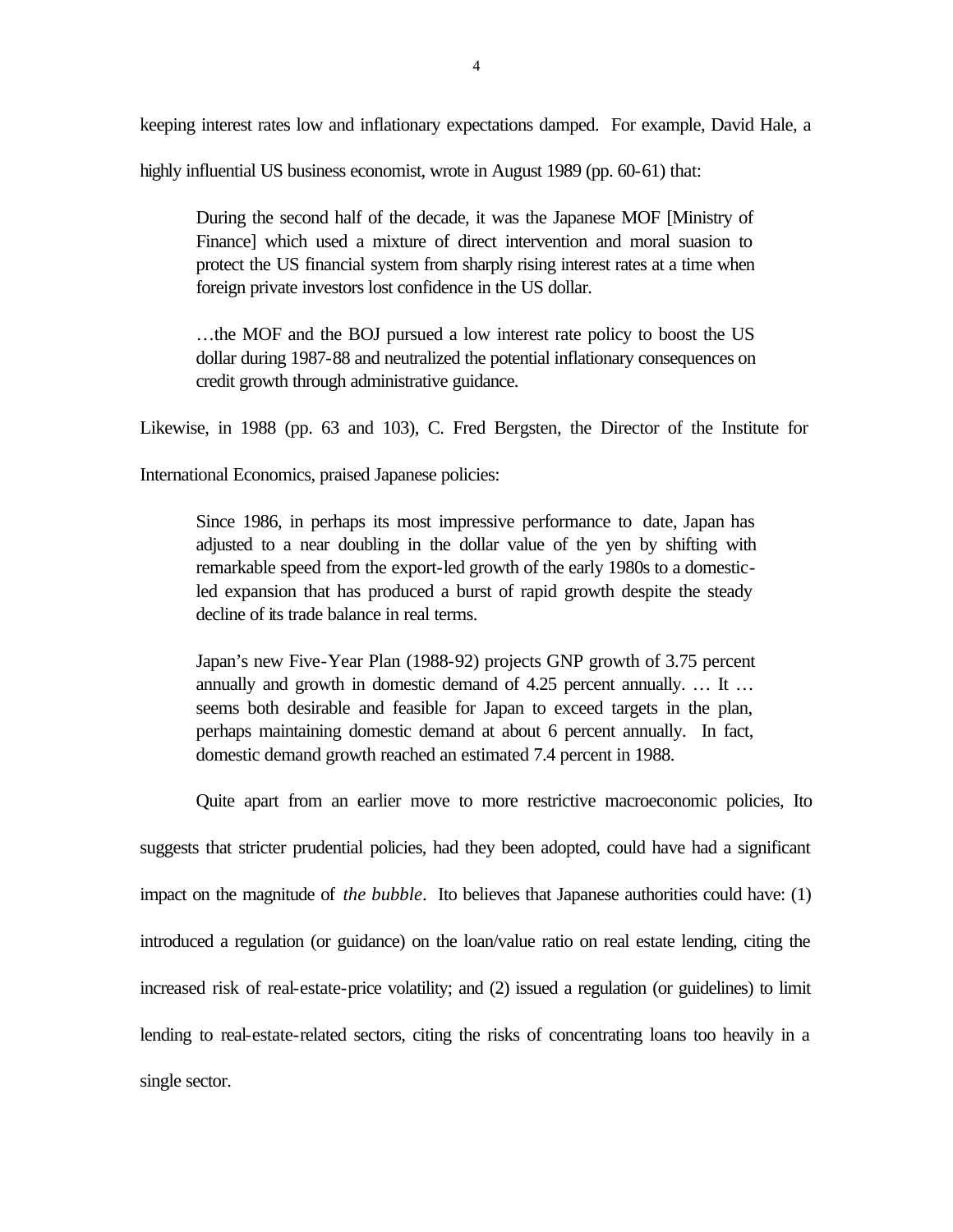Many market participants in the late 1980s already recognized that these very steps, that Ito now recommends with hindsight, were required. Interestingly enough, they believed that the Japanese government was taking just such measures. Quoting again from Hale (p. 62):

The BOJ ordered the banks to reduce the growth rate of total lending and sharply curtailed the supply of funds available for property speculation. As a result, the growth rate of bank lending for real estate fell from 32% to 8% and there was a modest decline in Tokyo real estate prices during 1987 and 1988 despite a monetary policy which was highly accommodating in every other respect. The MOF also used restrictions on land availability to prevent the slowdown in property lending from producing a price collapse.<sup>4</sup>

After rising rapidly from 8% to 13% between 1980 and 1986, loans to the real estate sector as a percentage of total loans to Japan's city banks, as Hale suggests, did not increase further. This was insufficient, however, to puncture the nation-wide land bubble.<sup>5</sup> It was only in 1990 when the BOJ capped total loans and, not just their proportion to total lending, that *the bubble* began to show signs of bursting.

#### 3. THE BUBBLE AND JAPAN'S PROBLEMS IN THE 1990S

Whether *the bubble* could have been prevented is one issue. To what extent it was responsible for the host of the problems that the Japanese economy faced during the 1990s and

<sup>&</sup>lt;sup>4</sup> While Hale's numbers may surprise some, his bank-lending statistics are from those of the BOJ, while his Tokyo real-estate-price data are taken from the official National Land Agency series. See also figure 2 below in the Nishimura and Kawamoto Symposium paper. Writing in mid-1989, Hale did not know that whatever success the BOJ had in restraining bank lending in 1987 and 1988 was not matched in 1989 when bank loans for real estate grew at 14.7% and when Tokyo land prices once again started rising. Werner (2002) characterizes Japanese government policy in exactly the opposite way from Hale. Werner argues that the BOJ used "window guidance" to push a reluctant Japanese banking sector to continue to extend new loans to the real estate sector.

<sup>&</sup>lt;sup>5</sup> Nihon ginko, Nihon tokei nenkan Heisei-rokunen (Tokyo, 1995). Unlike Tokyo, nationally land prices continued to increase throughout 1987 and 1988.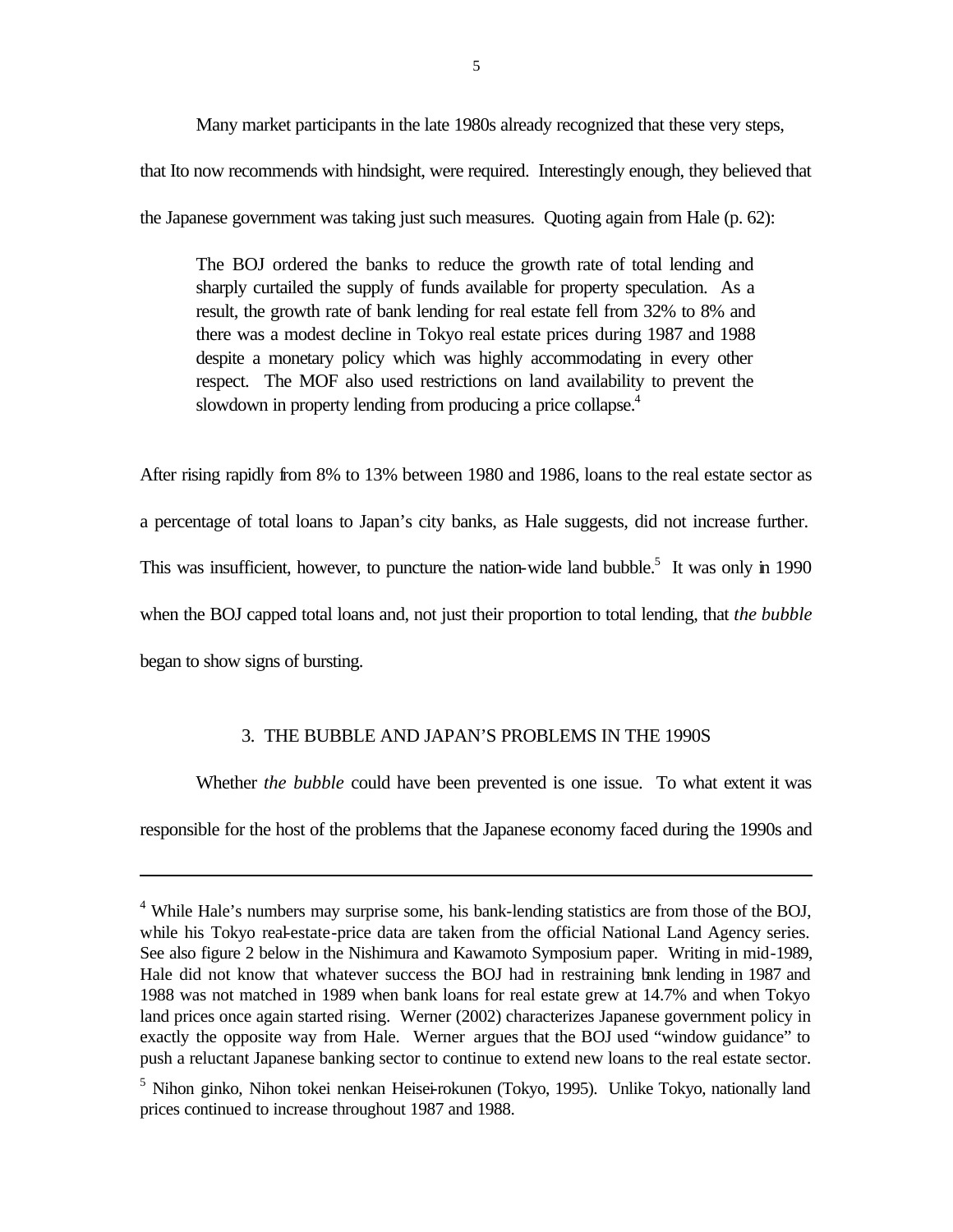continues to face today is another. The Symposium papers are in agreement that the equity and real estate bubble's bursting need not have caused a dozen years of travail for Japan. With a different set of policies, Japan might have recovered in a few years' time.

#### a. Ineffective Fiscal Policy

l

In their Symposium paper, Ihori, Nakazato, and Kawade blame the prolonged recession and slow recovery on the macroeconomic measures pursued by the MOF. Neither government spending nor tax cuts did much to stimulate the economy. These findings are particularly interesting because recent influential work by Kuttner and Posen (2001), like Ihori et al., use vector auto regressions (VAR) to do their analysis of Japanese fiscal policy, but unlike Ihori et al., conclude that, when used, fiscal policy was effective.<sup>6</sup> While Kuttner and Posen blame the Lost Decade on insufficient use of fiscal measures, Ihori et al. find fiscal policy becoming ineffective in the 1990s as concerns about the size of Japan's public debt grew. Some of the differences in findings between Kuttner and Posen and Ihori et al. can be attributable to differences in the data sets being used. Kuttner and Posen used annual data and assumed that macroeconomic relationships that held before and during *the bubble* also held in the  $1990s$ .<sup>7</sup> In contrast, Ihori et al. used quarterly data and therefore have enough observations to allow relationships in the 1990s to be different from those prevailing earlier.<sup>8</sup>

<sup>&</sup>lt;sup>6</sup> R. Glenn Hubbard (2002), the Chairman of the Council of Economic Advisers, cites the fiscal policy results of Kuttner and Posen. Ramaswamy and Rendu (2000) come to conclusions similar to those of Ihori et al.

<sup>&</sup>lt;sup>7</sup> Kuttner and Posen include a linear time trend and a trend interacted with a post-1990 dummy in their model.

 $8$  Tamim Bayoumi, in commenting on the Ihori et al. paper when it was presented in Ann Arbor, argued that quarterly national income accounts in Japan are not very reliable. As evidence,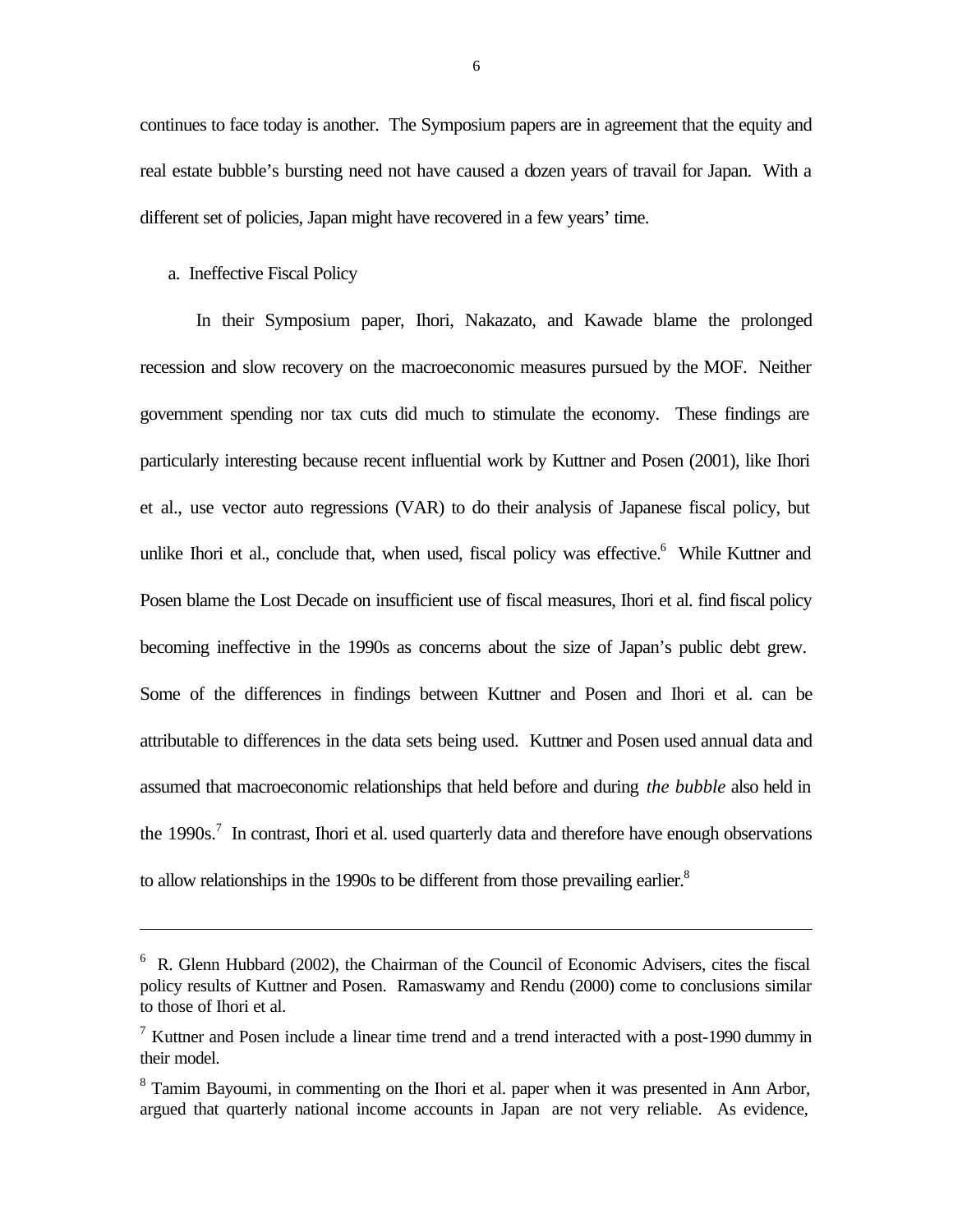#### b. The Domestic Consequences of International Finance

While Ihori et al. focus exclusively on macroeconomic policy in attempting to make sense of what happened to Japan in the 1990s, the Symposium papers by Goyal and McKinnon and by Fukao look more directly at interaction between microeconomic and macroeconomic issues. The bursting of *the bubble* in 1990 and thereafter meant that many of the loans made in the 1980s to the real estate sector by Japanese banks could not be repaid. Japanese banks, the BOJ, and the MOF were slow to publicly acknowledge the scale of this problem. A quick write-off of these non-performing loans would have left most Japanese banks too thinly capitalized (or worse) to continue operations without a new infusion of capital. Given the uncertain environment and the lack of reliable information about the financial condition of Japan's banks, this capital infusion could only come from the Japanese Government. But for much of the decade the use of public money in this way to bail out Japan's banks was politically impossible.

In contrast to the position taken by Ito, both Goyal and McKinnon and Fukao emphasize that, given the small spread in the 1990s between loan rates and deposit rates, such an infusion of capital would have failed. While these two papers reach similar conclusions, their

Bayoumi noted: (1) the standard deviation of the consensus forecast among business economists is high; (2) Japanese equity markets rarely respond to the release of quarterly national-incomeaccount data; and (3) the quarterly national-income-accounts data in Japan are subject to unusually large revisions. But, it may be noted, Japan's annual national-income-accounts data, particularly the government fiscal data, are also fraught with many of the same problems as the quarterly accounts and are viewed by many as not giving an accurate picture of government behavior. See Ando (2002). Using quarterly national*-*income-accounts data, in the context of the FRB/Global Market Model, Ahearne et al. (2002) come to conclusions about the efficacy of fiscal policy similar to those of Kuttner and Posen. However, it should be pointed out that the VAR methods of the sort used by both Ihori et al. and Kuttner and Posen are a response to criticism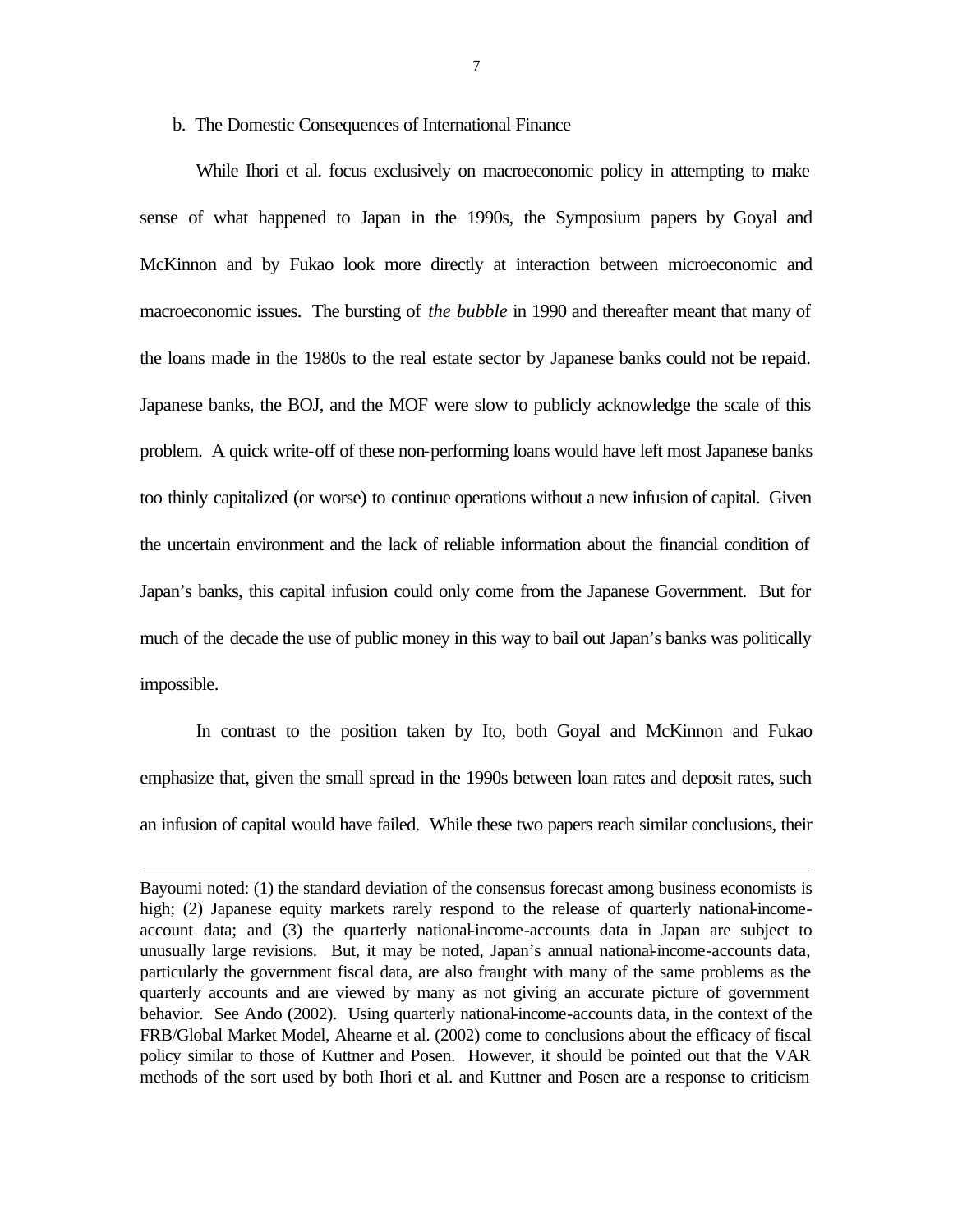analyses are quite different. Goyal and McKinnon note that for much of the past 25 years interest rates on Japanese loans tended to move in tandem with US interest rates even while always maintaining a substantial negative differential. For the period up until 1995, Goyal and McKinnon attribute this pattern to relatively stable expectations of a continuing increase in the value of the yen relative to the dollar. $9$  Since 1995 even as these expectations have evaporated, this differential has persisted, reflecting the premium that the heavily-indebted United States has to pay creditor nations to bear the exchange risk associated with holding dollar-denominated debt.

According to Goyal and McKinnon, as long as interest rates in the United States were relatively high, the negative differential between the US and Japanese interest rates did not pose special and unique problems for the conduct of economic policy in Japan. As interest rates have fallen in the United States, however, Japanese interest rates have increasingly been pushed towards zero and into a liquidity trap.<sup>10</sup> With interest rates near zero, monetary policy has lost its effectiveness as a means of economic recovery. Since the early 1990s substantial increases in bank reserves have not gone hand-in-hand with substantial increases in bank credit to the private sector. With compressed lending rates and the zero lower bound on deposit rates, and hence with low profit margins on new commercial lending, Goyal and McKinnon emphasize that banks have an incentive to change their portfolio allocation away from commercial lending into

that macroeconometric models such as the FRB/Global are not overidentified as their builders commonly assumed. This critique is contained in the seminal paper by Sims (1980).

<sup>&</sup>lt;sup>9</sup> This argument is developed in McKinnon and Ohno (1997).

 $10$  Krugman (1998) was the first to develop and popularize the analysis that Japan might be in a liquidity trap.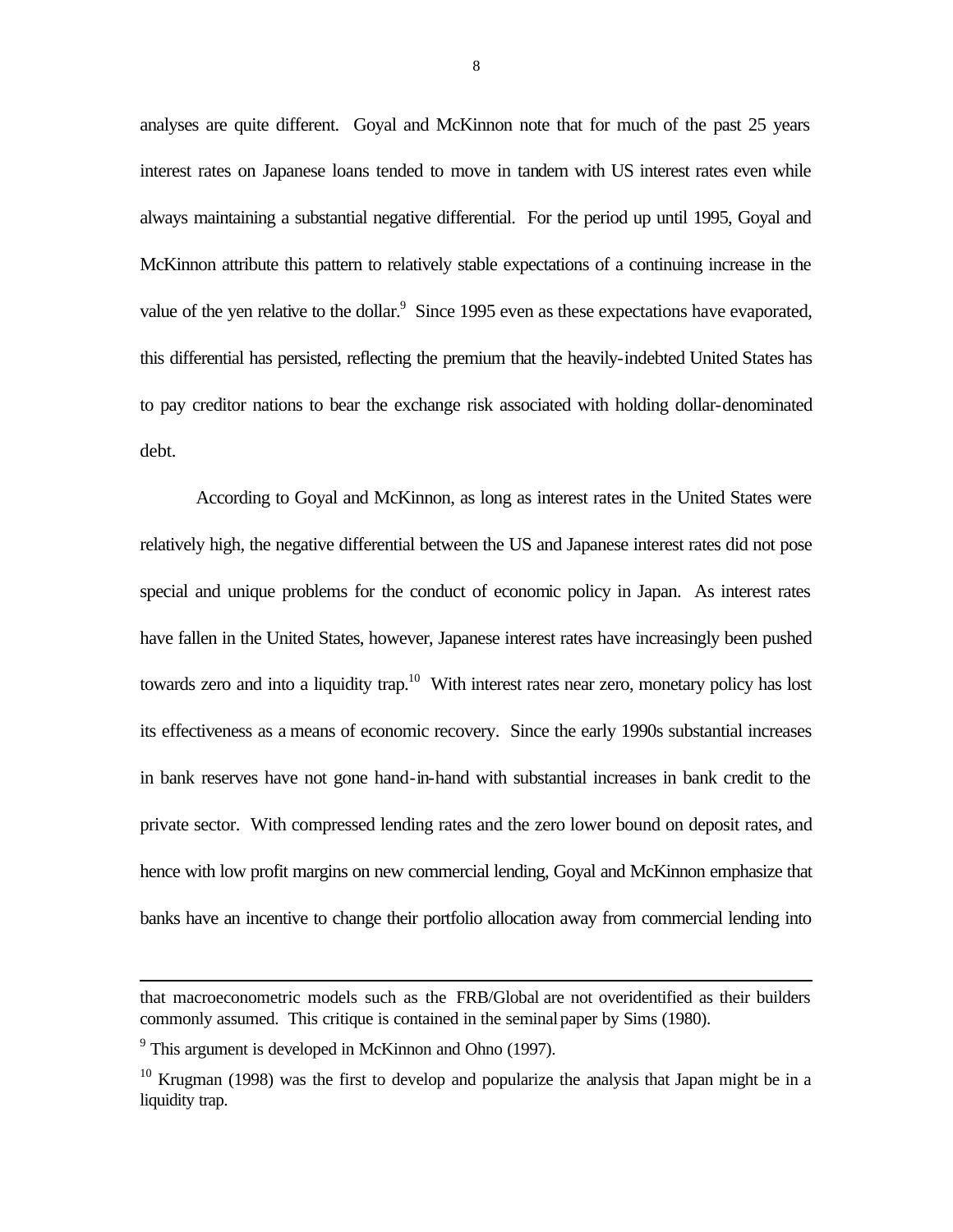low transaction-cost government bonds. In this low profit-margin environment, unlike US banks in the early 1990s, the Japanese banks cannot gradually re-capitalize themselves after writing off their non-performing loans. Nor, in this environment, will an injection of capital from the Japanese Government make Japanese banks any more likely to be more aggressive in extending loans.<sup>11</sup>

c. Deregulation, Corporate Governance, and Government-sponsored Financial Institutions

Unlike Goyal and McKinnon, Fukao maintains that macroeconomic considerations are insufficient to account for the small difference between loan rates and deposit rates in Japan. It is hardly surprising that commercial lending is unattractive at a rate comparable to that of longterm bonds. The question is why commercial banks did not raise their loan rates to make such lending more profitable for them. Fukao attributes this to competition that the commercial banks faced from government-sponsored financial institutions on the one hand and governance problems on the other. $12$ 

In Japan, government-sponsored financial institutions have about 25% of the loan market, 1/3 of the deposit market and 40% of the life insurance market. Their loan rates are similar to those of private commercial banks, but their loans usually have longer maturities and government-sponsored financial institutions typically accept early re-payment without penalty. According to Fukao, the terms of the loans being offered by government-supported financial

 $11$  On moral hazard grounds, it is possible to argue that the reverse will be the case.

 $12$  Goyal and McKinnon explicitly reject the view that it is competition from government-sponsored financial institutions that is responsible for the low margins of Japan's commercial banks.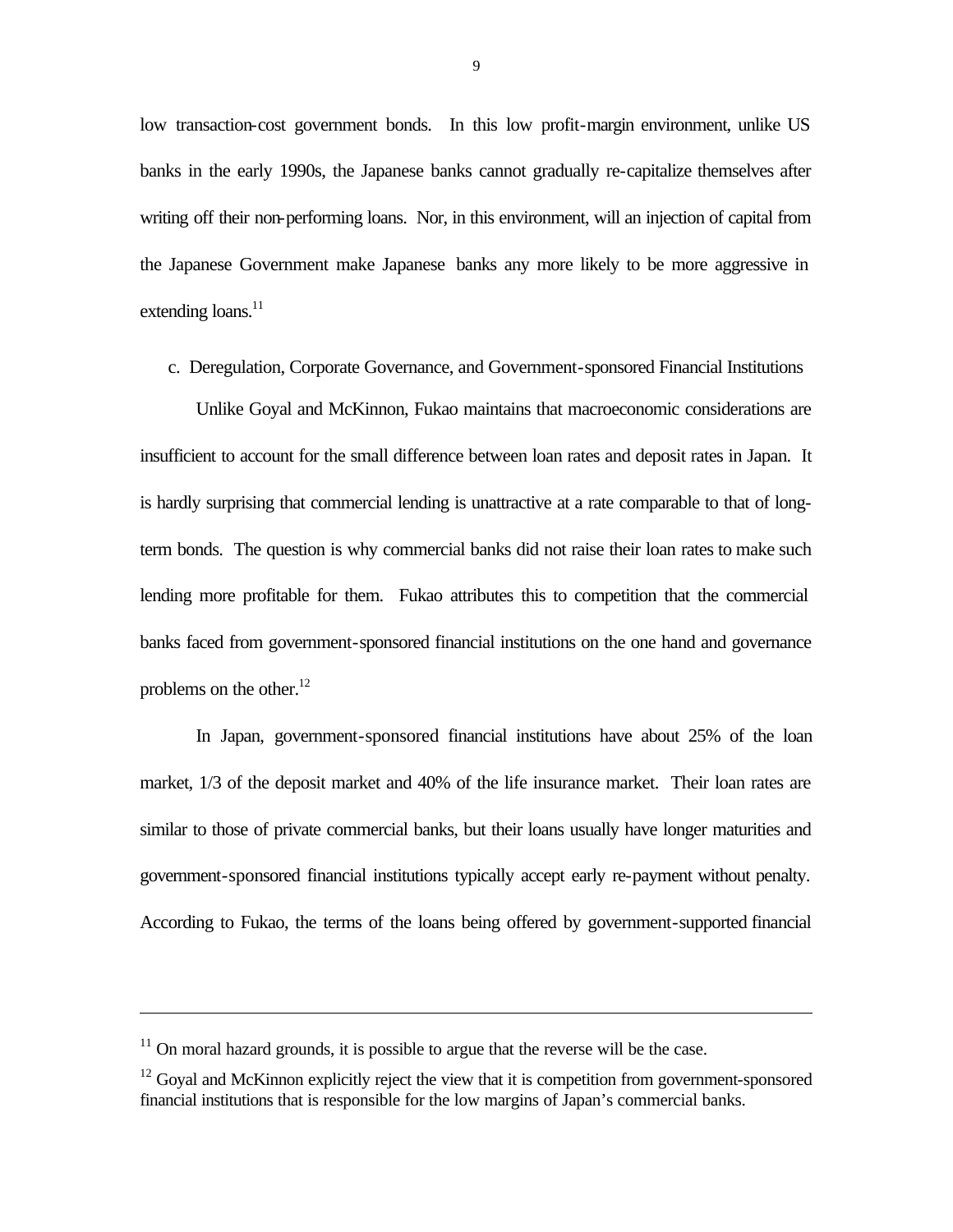institutions do not make them profitable. But since these institutions receive about 1 trillion yen per year in direct and indirect subsidies, this is not a problem for them.

Even if commercial banks did not face competition from government-sponsored financial institutions, Fukao argues that they would have great difficulty operating profitably in Japan's deregulated environment in which the MOF no longer provides banks with regulatory rents.<sup>13</sup> Commercial banks do not face strong pressures from shareholders to operate efficiently. The commercial banks' largest shareholders are mutual-life-insurance companies. Mutual-life-insurance companies do not have shareholders. Management is supposedly accountable to its policy holders, but with the policy holders' representatives selected by management, Fukao concludes that there is no accountability at all and no incentives in place for insurance companies to use resources efficiently and demand high return on the investments that they do make.<sup>14</sup> This lack of pressure on the management of the commercial banks' principal stockholders, in turn, insulates the commercial banks' management from governance pressure to stop unprofitable lending activities. Like Goyal and McKinnon, Fukao believes that Japanese banks suffer from more than a bubble-attributable bad loan problem. If bad loans were the only problem facing commercial banks, a capital infusion might be enough to solve the problem. Given competition from government-sponsored financial institutions and the governance problems facing commercial banks, even after a round of capital infusion like that in 1999,

 $13$  It was these rents that allowed Japanese commercial banks to compete successfully with government-sponsored financial institutions from the early 1950s to the late 1980s.

 $14$  Banks and the mutual-life-insurance companies with which they are allied raise capital from one another, creating the false illusion that their balance sheets are far stronger than is actually the case.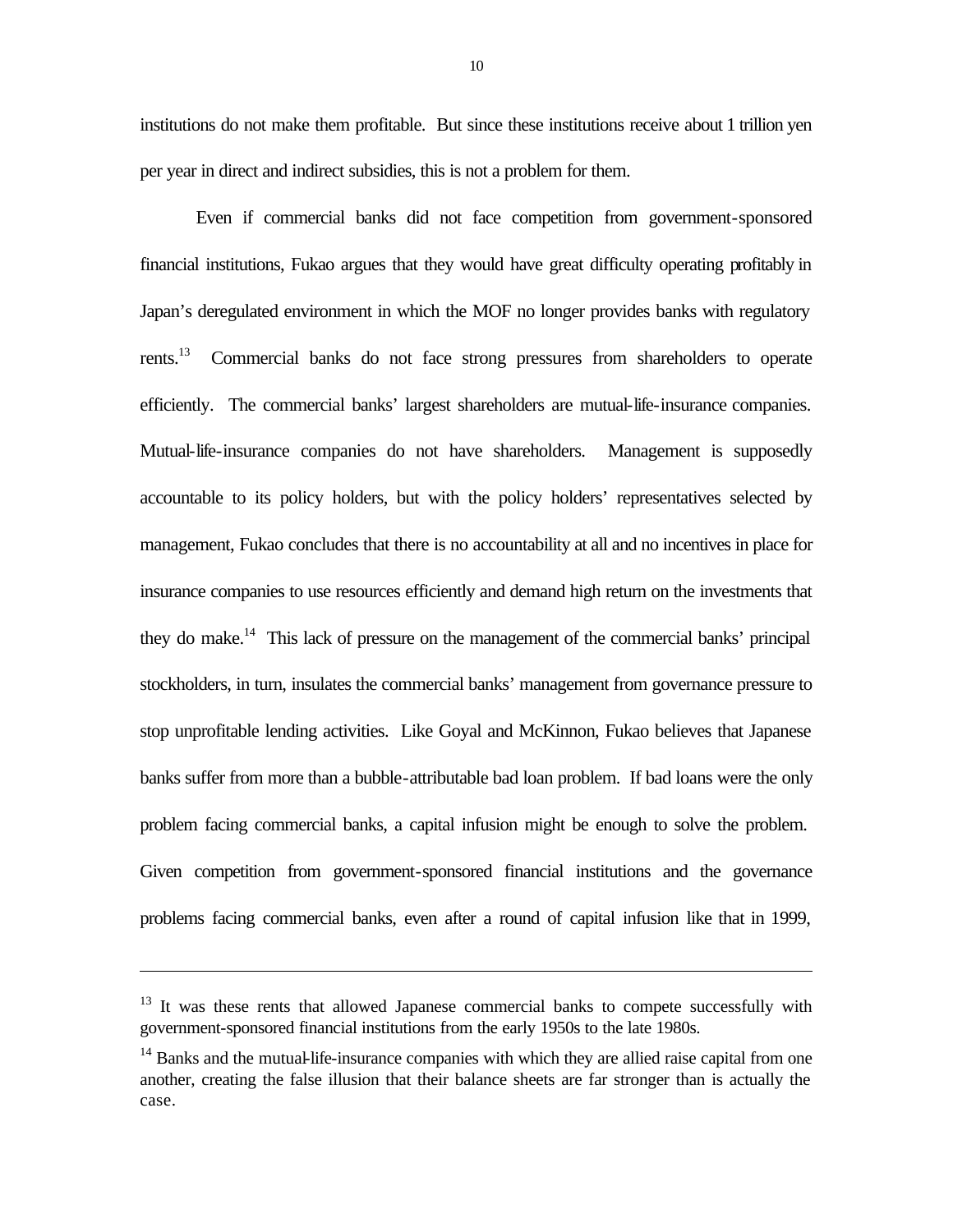allowing older non-performing loans to be written off, the continuing absence of operating profits, not to mention the emergence of new non-performing loans, means that a new round of infusions will soon be required according to Fukao.

Unlike Fukao, Nishimura and Kawamoto do not see the Japanese banking system's long-standing failure to write off non-performing loans as a corporate governance issue. Rather they view Japanese commercial banks as having throughout the last half century operated according to a community-banking business model. The traditional financial *keiretsu* view that emphasizes the relationship between Japanese banks and large corporations, according to Nishimura and Kawamoto, cannot explain the reluctance of Japanese banks to write off non-performing loans made to small and medium-size enterprises.<sup>15</sup> This is an important issue because almost half the loans made by Japanese banks are to such firms.

#### d. Community Banking and Structural Change

Reasoning by analogy with Japanese labor-management practices, Nishimura and Kawamoto see Japanese commercial banks as seeking long-term relationships, not only with larger firms, but with all their commercial borrowers.<sup>16</sup> This leads them to eschew short-term profit maximization in favor of maximizing profits over the lifetime of the firm. For Nishimura and Kawamoto, the community-banking business model provides a rational explanation for why commercial banks continue to offer loan rates that are unprofitable for them and why commercial banks continue to lend to firms that are in default on their repayments.

<sup>15</sup> On financial *keiretsu*, see Aoki and Saxonhouse (2000).

<sup>&</sup>lt;sup>16</sup> For an analysis of Japan's permanent employment practices that provide perspective on the community-banking business model, see Boberg (2000).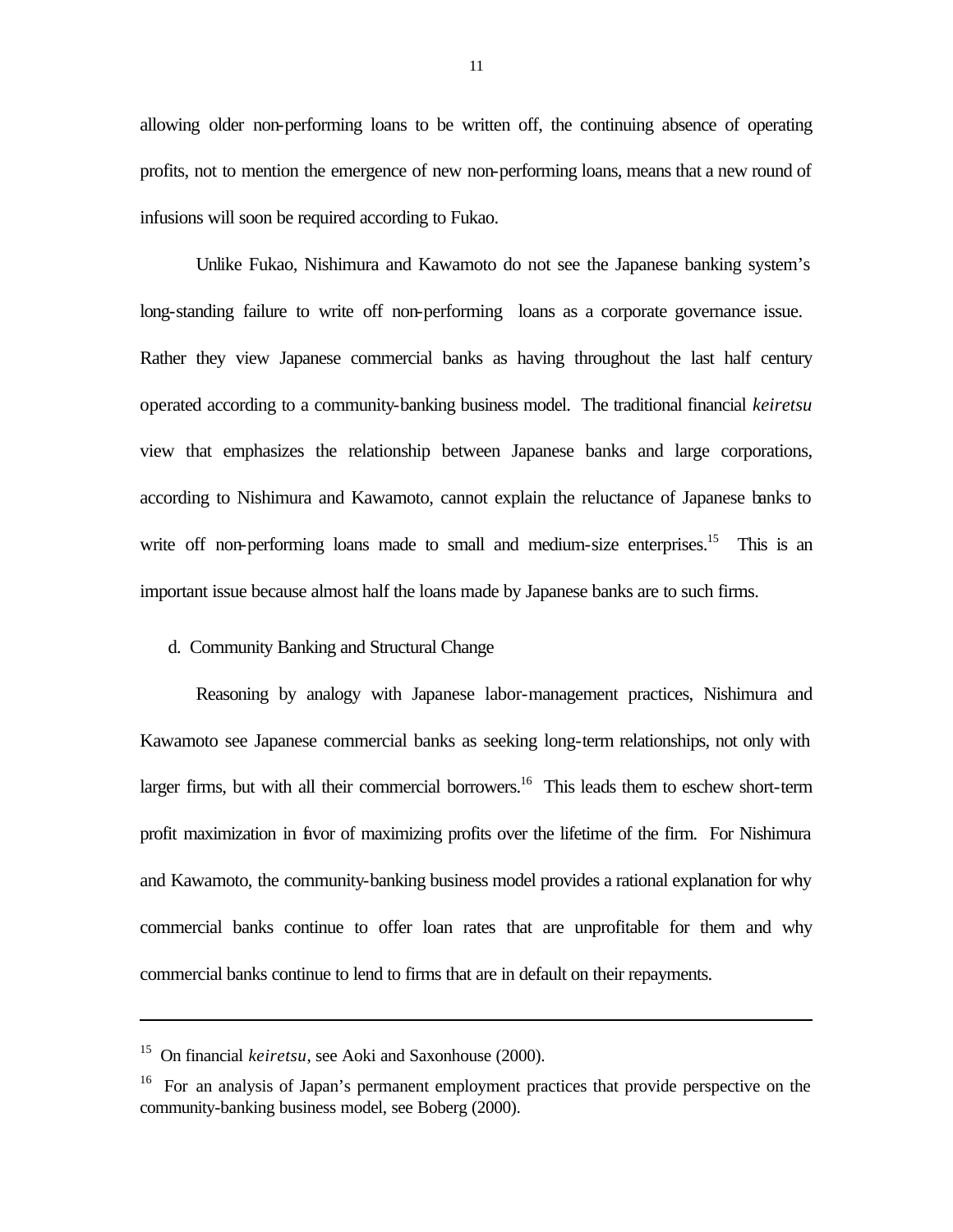Nishimura and Kawamoto recognize that the community-banking business model was a product of a period when the Japanese economy was expanding relatively rapidly and when asset prices were rising. Given that this was a characteristic of Japan for 40 years prior to 1990, it is hardly surprising that practices of community banking became institutionalized and are difficult to change in what is now a very different environment.

#### 4. RESOLVING JAPAN'S ECONOMIC PROBLEMS

The problems that Japan faces today are still worse than they were earlier in the Lost Decade. To cite only two examples: (1) the public debt outstanding as a percentage of GDP is orders of magnitude higher than it was in the early 1990s; and (2) commercial bank balance sheets while already weakened in the early 1990s are far weaker today. The Symposium papers make many recommendations as to what needs to be done to bring Japan out of its long-standing recession. From the perspective of a decade ago, what is remarkable is that no one is recommending the use of conventional monetary and fiscal policies to solve Japan's problems. There is a consensus among the papers that using fiscal policy to stimulate the economy is not an option because the government's deficit and outstanding liabilities are already so high.<sup>17</sup> There is also a consensus that, whatever the causes, Japan is facing a liquidity trap, and that conventional monetary policy will not restore Japan's economic health.

<sup>&</sup>lt;sup>17</sup> As noted, Kuttner and Posen (2001) and Ahearne et al. (2002) do not share this view. In July 2002, Prime Minister Koizumi appeared to be abandoning his long-standing opposition to using fiscal policy to stimulate the economy and appeared close to abandoning his pledge to cap new government bond issues at 30 trillion yen (*Nihon keizai shimbun*, July 29, 2002).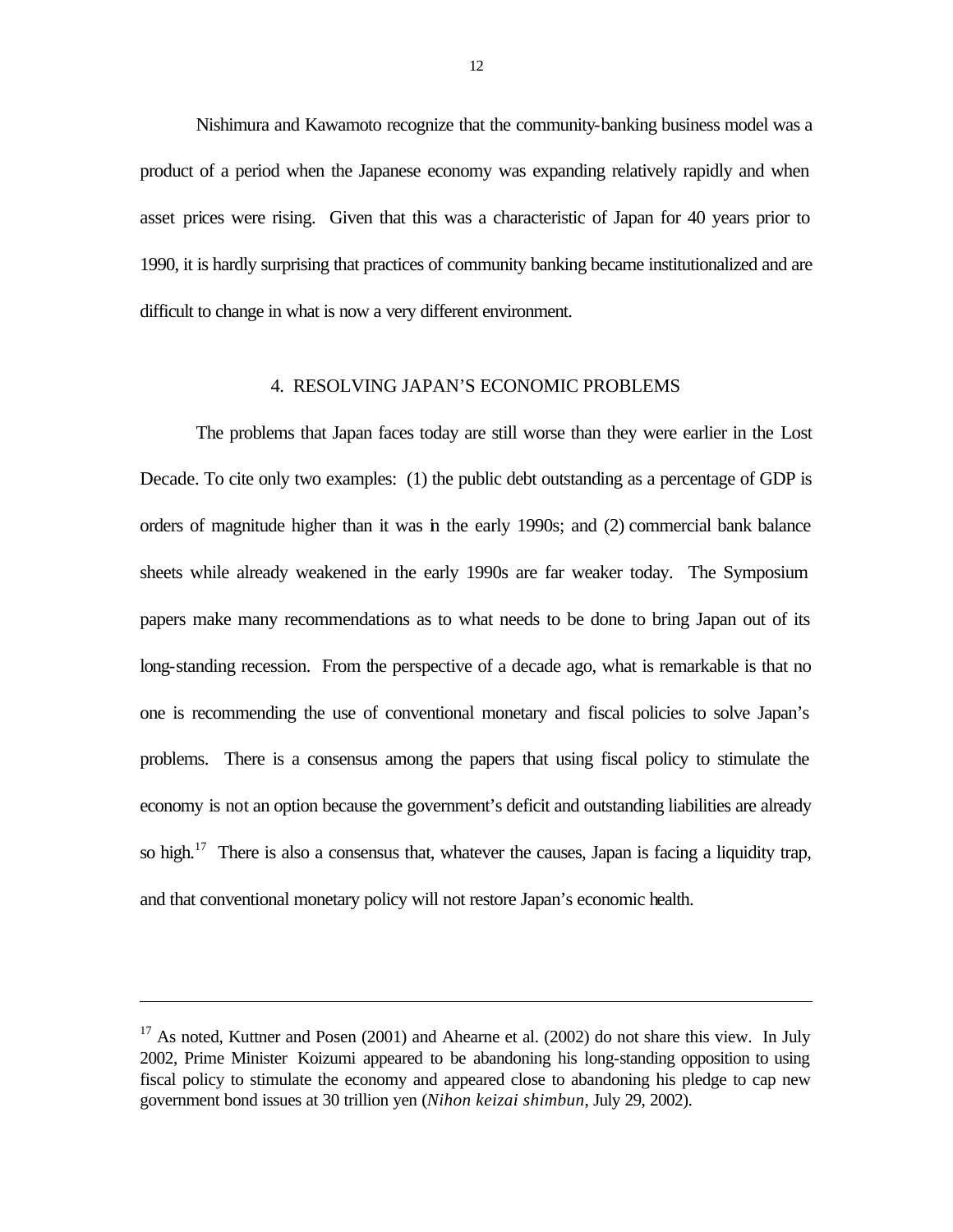#### a. Exchange Rate Stability

If conventional fiscal and monetary policies will not work, what policies are recommended? Goyal and McKinnon see Japan mired in a low-interest rate liquidity trap because of a negative risk premium. The negative risk premium arises from: (1) decades of accumulation of dollar assets within Japanese financial institutions; and (2) fluctuations in the yen/dollar exchange rate, which increase the risks to yen-based firms from holding these dollar assets. Because running trade deficits cannot suddenly reverse the cumulative effect of decades of trade surpluses, according to Goyal and McKinnon, the only immediate policy instrument available for reducing the foreign exchange risk in Japanese financial intermediaries is to stabilize the yen/dollar exchange rate in a completely convincing fashion.<sup>18</sup> With the full cooperation of the United States, such a policy could be successful. With the end of the negative risk premium, nominal interest rates would rise, permitting the BOJ to once again use monetary policy to reinflate the economy, while also restoring the profitability of bank lending.

b. Changing Price Expectations

l

Goyal and McKinnon view a rise in the nominal interest rate as a precondition for making effective use of monetary policy. In contrast, Ito and Fukao believe that monetary policy can be effective, even at a nominal interest rate of zero, provided the BOJ sets a credible inflation target of zero to three percent. $^{19}$ 

 $18$  How this might be done is laid on in more detail in McKinnon and Ohno (2001).

 $19$  The magnitude of the target will depend on what is assumed about Japan's full employment real interest rate.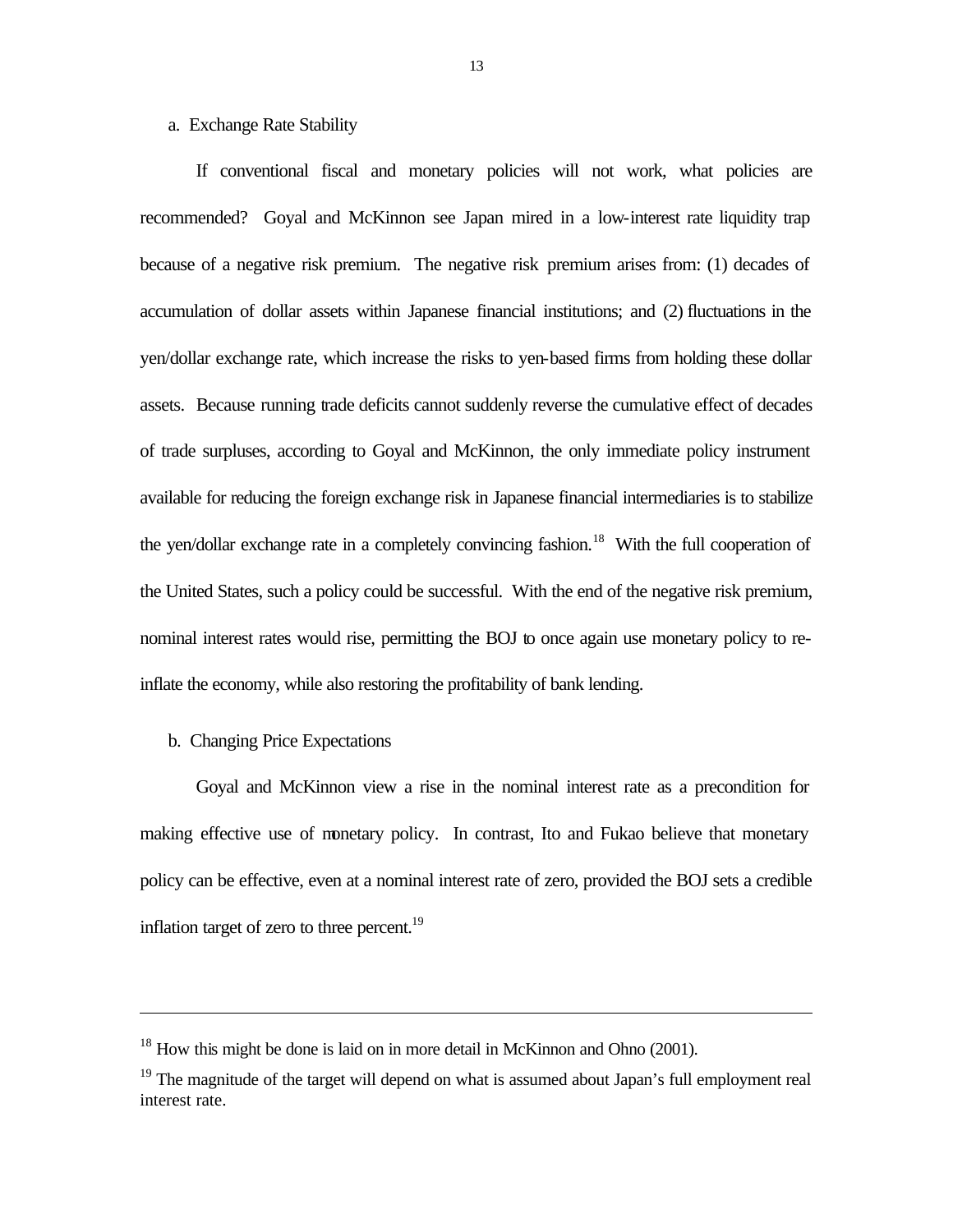How such credibility might be achieved in the midst of deflationary conditions is rather uncertain. Five different channels that might achieve this end have been suggested. These channels include: (1) monetizing the Japanese government debt; (2) the purchase by the MOF and the BOJ of privately-held non-governmental domestic financial and non-financial assets<sup>20</sup>: (3) the purchase by the BOJ of foreign financial assets<sup>21</sup>; (4) manipulation of the consumption tax, and (5) introduction of time-limited scrip and currency taxes.

None of these channels can work without the public perception that a long-term shift in government policy has taken place. If the BOJ intervention in private assets markets in Japan (for equities, corporate bonds, land, golf club memberships, woodblock prints, ceramics, or National Treasures and the like) or in foreign assets markets abroad is seen as temporary, in a deflationary environment, the supply of most such assets at the current price is likely to be highly elastic, making significant increases in Japanese prices, or a significant depreciation of the yen, much more difficult.<sup>22</sup>

#### (i) Printing Money

l

Monetizing the Japanese government debt (the direct purchase of newly issued public bonds by the BOJ) has been much discussed in recent years in Japan. Under intense political

 $20$  In a more limited way than discussed here, the BOJ has already purchased some commercial paper, corporate bonds, and asset-back securities under repurchase agreements. These purchases have all been made from banks. Thus far, none have been made in the open market or directly from corporations. See *Nihon keizai shimbun*, December 24, 2001.

 $21$  While the MOF has direct jurisdiction over foreign exchange trading, monthly purchases of 200-300 billion yen in foreign bonds are within the BOJ authority. See *Nihon keizai shimbun,*  February 18, 2002*.*

 $22$  For a discussion of how yen depreciation can promote Japanese economy recovery, see Svensson (2001).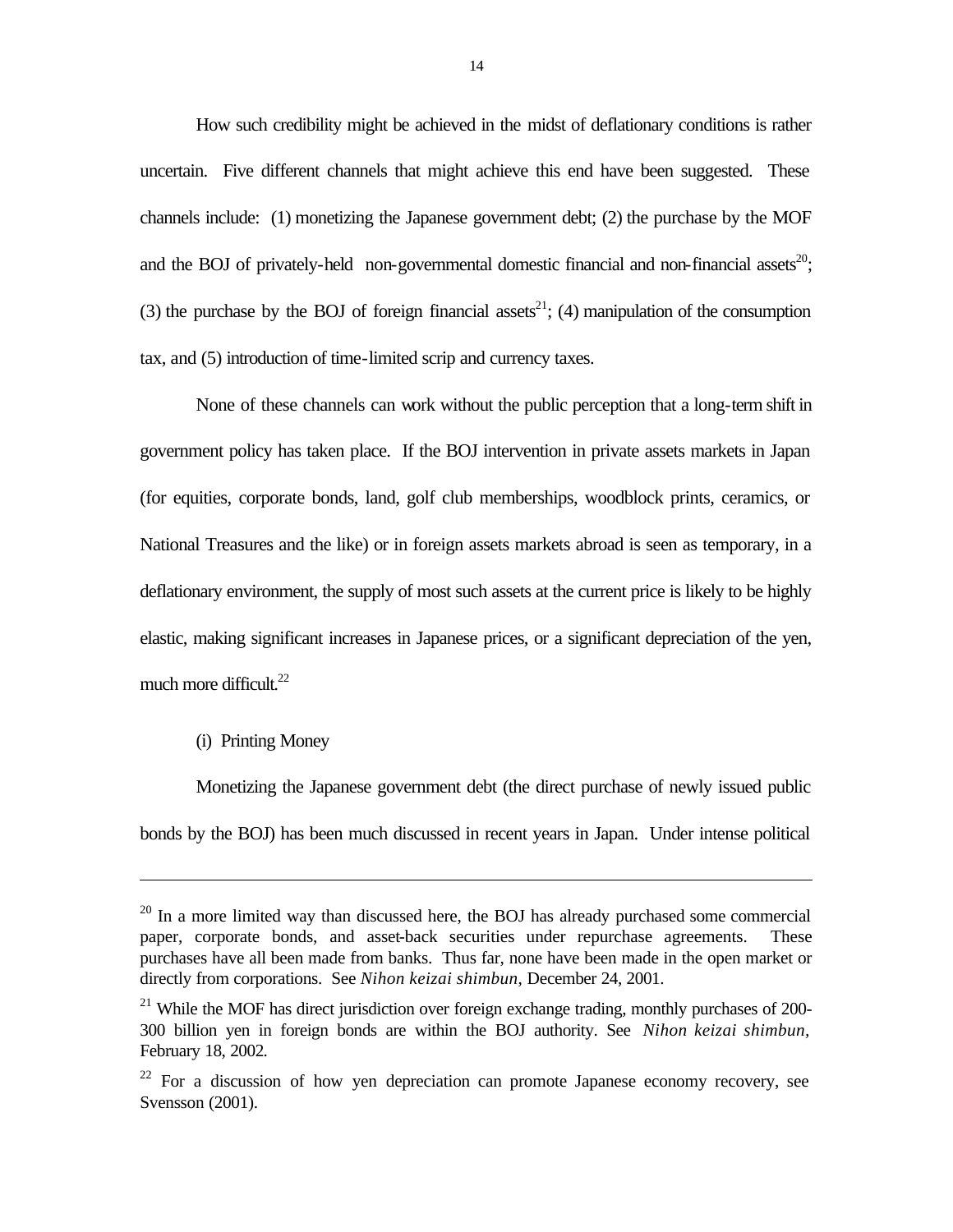pressure from elements in the Liberal Democratic Party, the BOJ has begun to buy long-term government bonds from the public, as well as from banks, but it has not yet purchased any such bond than has been issued more recently than one year. The BOJ has resisted buying new issues on the grounds that this would lead to the perception of fiscal indiscipline.

Ihori et al. surmise that concern about the size of Japan's public debt weakens the private sector's incentive to spend.<sup>23</sup> This suggests that the real issue may be less whether or not the BOJ is buying new bond issues, but rather what it does with a bond issue after its purchase. If Ihori et al. are correct, and if it is the size of gross public debt and not only net public debt that is a matter of concern, then if the BOJ undertakes some polite equivalent of burning government bonds, deficit financing can proceed, in principle, without Japan's fiscal position becoming unsustainable.<sup>24</sup>

Historically a government will monetize its debt when investors do not have enough confidence that the government will honor its debts and are reluctant to buy its bonds. This has not been a problem that Japan has faced to date. Quite the contrary. Monetizing the debt means that a government is getting its fiscal house in order not by cutting expenditures or increasing taxes, but rather by printing money. In the tradition of prudent central banking, the BOJ fears that an overt move to allow government expenditures to be made without the constraint of having to raise revenues through taxes or bonds will lead to such a dramatic change in price expectations that the bond market may suffer a severe decline. Fukao voices concern about this

 $^{23}$  For a contrary view, once again see Kuttner and Posen (2001) and Ahearne et al. (2002).

 $^{24}$  On the difference between Japan's net and gross public debt, see OECD (2000, p. 65). On monetizing a portion of the Japanese debt, see Bernanke (2000, p. 163).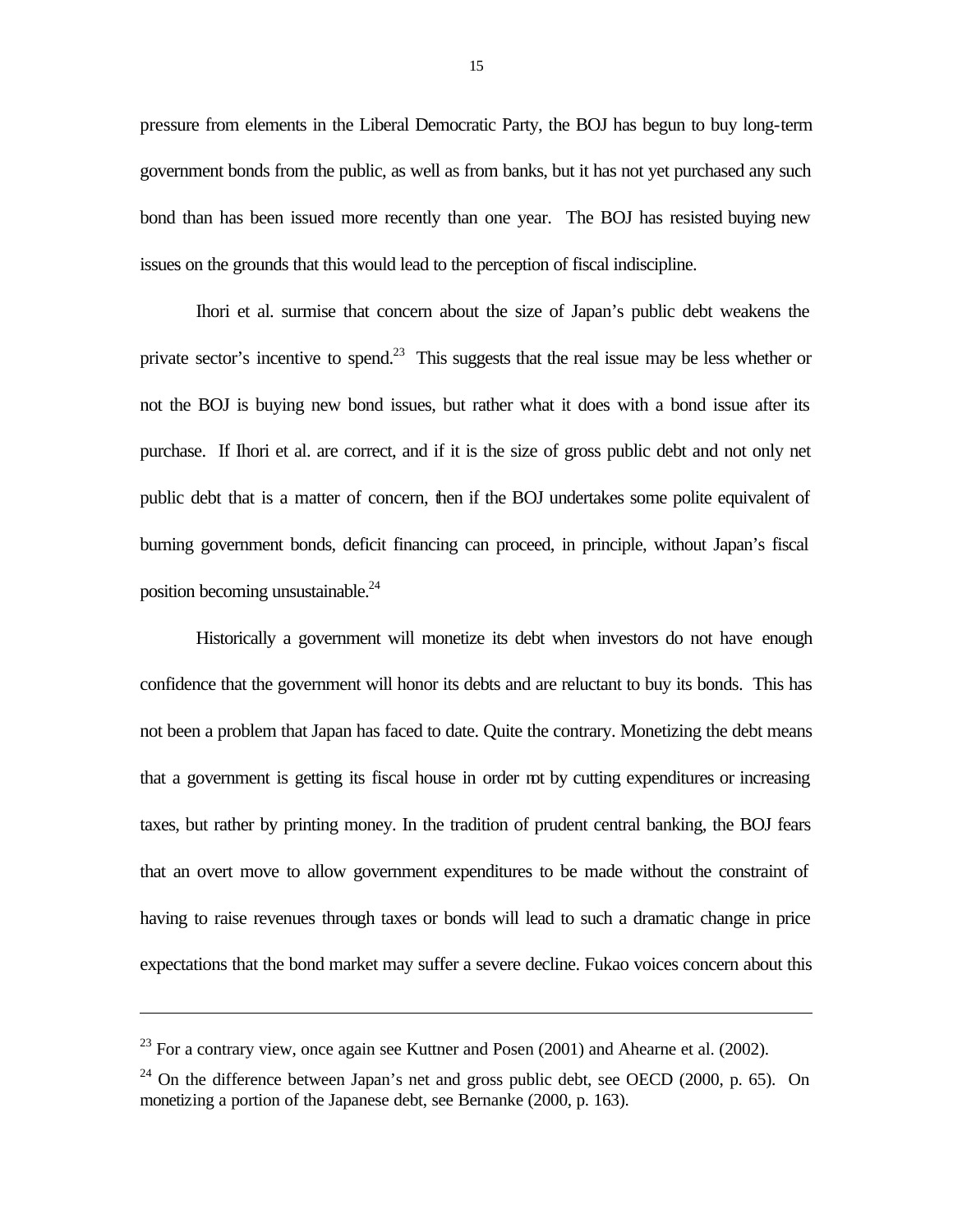possibility in his paper. Japanese government bonds form an important part of the balance sheet of almost all Japanese financial institutions. A severe decline in the bond market would destroy what equity remains in the banking system. As Fukao notes, the very change in price expectations that he seeks that would allow higher rates on loans permitting banks to once again operate profitably might be self-defeating. From this perspective, the Japanese economy is on a knife-edge. Because of the size of the public debt, the Japanese public, concerned that in the future the government will have either to cut back on entitlements or raise taxes, is reluctant to spend. Yet, if the government opts for a third way and prints money, the public might be altogether too ready to spend and more inflation than is desired might ensue.

The problem that Fukao identifies is similar to that faced by the US banking system after World War II. US banks in 1945 were flush with deposits, a disproportionate amount of which was invested in US government obligations. At the time there was concern that if bond prices fell by 20%, the entire banking system could become insolvent. To guard against this possibility, the Federal Reserve System under the influence of the US Treasury supported the US government bond market, notwithstanding the inflationary consequences.<sup>25</sup> Only after the famous Accord of 1951 between these two government agencies was the Federal Reserve System once again free to pursue a contra-cyclical monetary policy.<sup>26</sup> Since March 2001, the BOJ has attempted to set what is tantamount to an inflation target at the lower bound (zero) of the range that Fukao and Ito propose.<sup>27</sup> The US experience of the late 1940s suggests that, in

 $25$  See Samuelson (1948, pp.354-55).

 $26$  See Samuelson (1961, p. 397).

 $27$  For a discussion of this, see Saxonhouse (2003).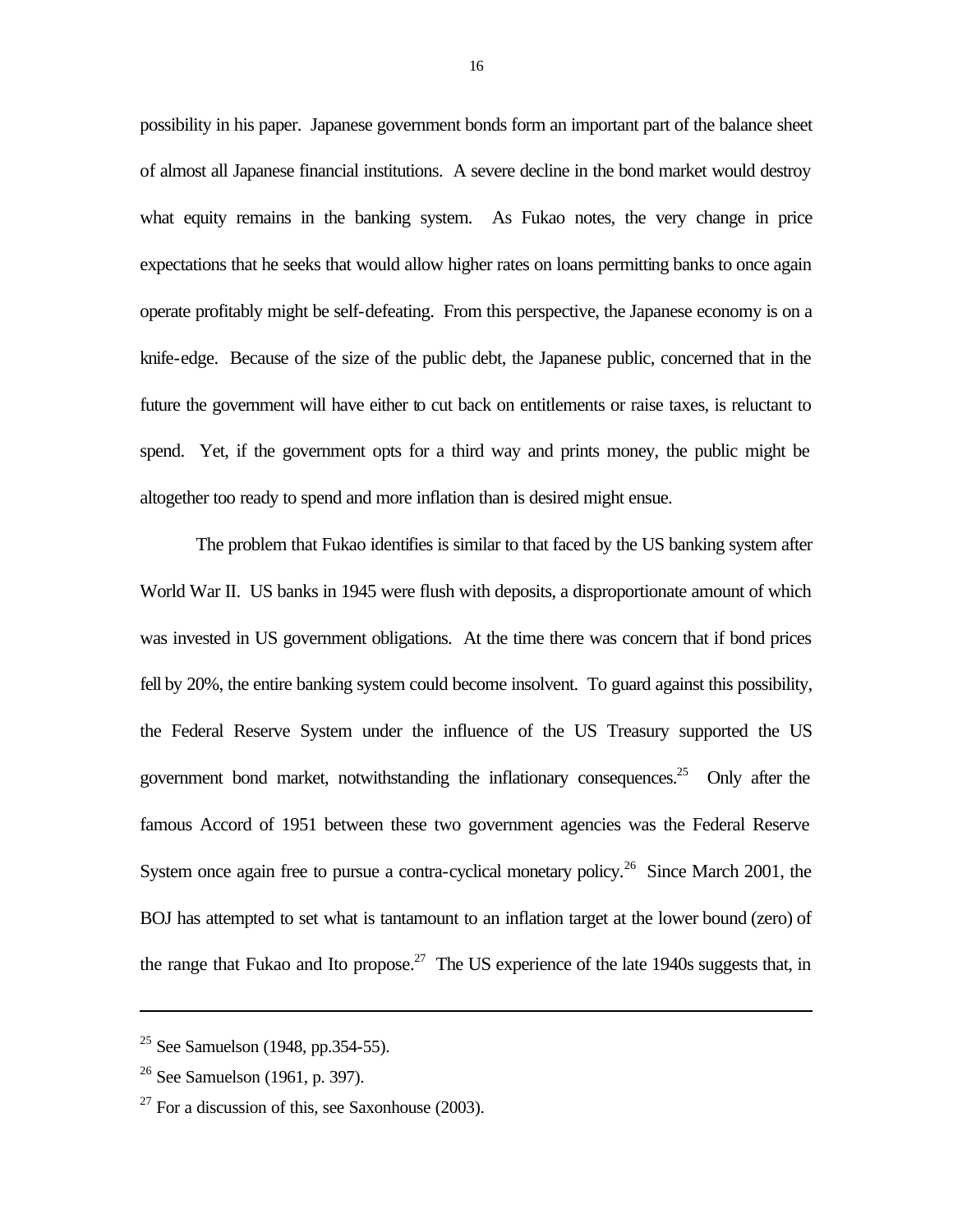addition to the BOJ Policy Board's pledge to maintain interest rates at zero until deflation is ended, some pledge about supporting the bond market may be in order.

#### (ii) Manipulating the Consumption Tax

Monetary policy is not the only way to change price expectations. Both Ito and Ihori et al. note the important impact that the increase in Japan's consumption tax from 3% to 5% in April 1997 had on Japan's recovery. During the year-and-a-half before Japan increased its consumption tax, the economy expanded faster than that of any other OECD country. During the quarter before the consumption-tax increase, Japan experienced a rate of GDP growth, a rate of growth of consumption expenditures, and a rate of growth of business investment all unmatched throughout the entire post-*bubble* period. This expansion came at a cost of later growth. Unlike Ito, Ihori et al. hold that, while the timing of this tightening of fiscal policy was unfortunate in view of the financial crisis that occurred in Asia that summer together with the collapse of two major financial institutions later that year, the negative impact of this policy was short-lived and cannot be held responsible for aborting Japan's recovery from the Lost Decade.

Ihori et al.'s perspective has led to proposals that Japan might temporarily lower the consumption tax to stimulate spending combined with a pre-announced increase well above 5% in the future.<sup>28</sup> Alternatively, it has been suggested that inflationary expectations might be legislated by having Japan's Diet agree to a staggered set of pre-announced consumption-tax increases over a five-year period.<sup>29</sup> These proposals combine an unusually credible set of

<sup>&</sup>lt;sup>28</sup> See Suzuki (2000) and Feldstein (2001).

<sup>29</sup> See Saxonhouse (2002) and Yasuba (2002). Vogelsgang (1999) recommends a cut in the consumption tax to zero and a staggered increase back to its original level.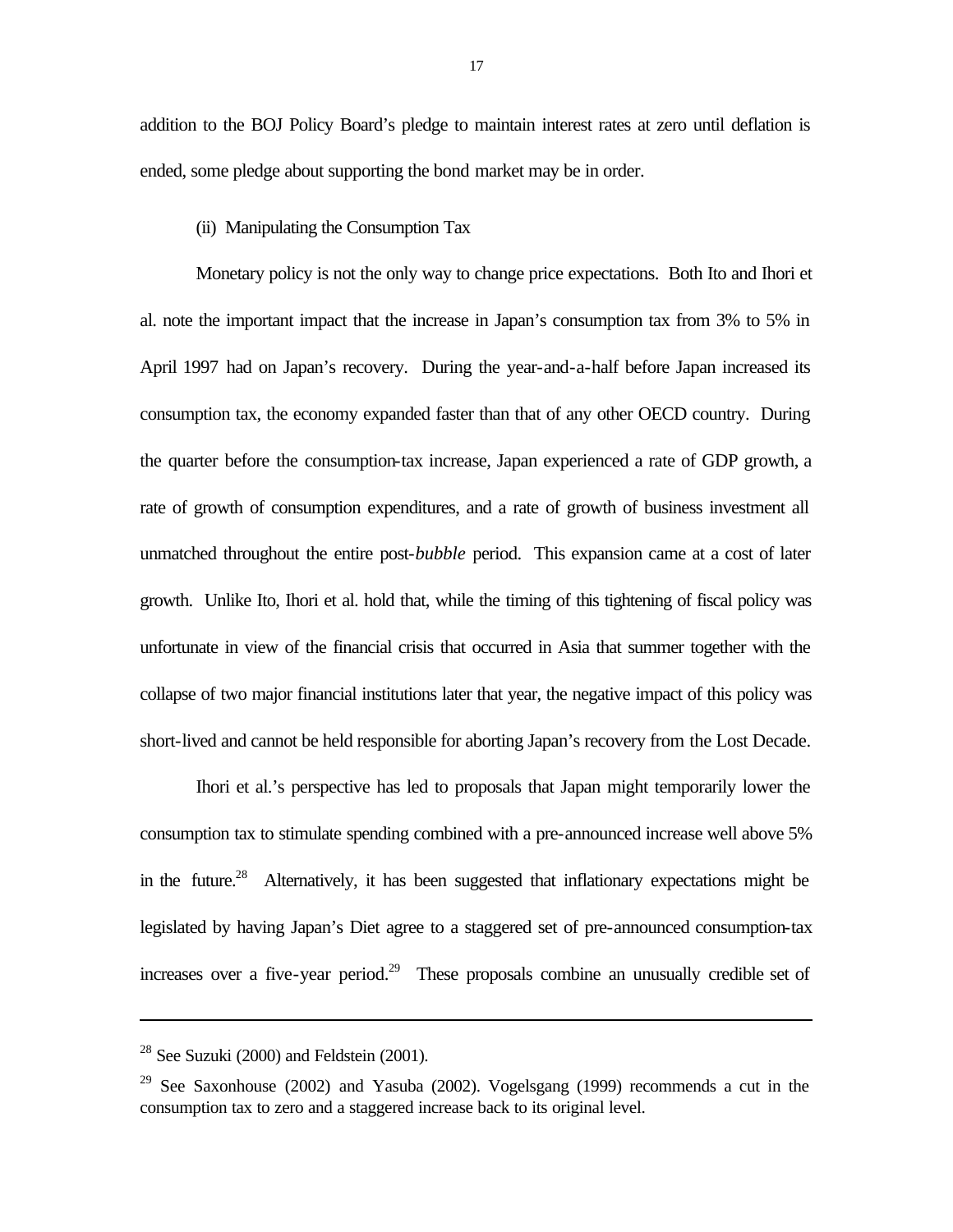inflation targets with measures that attempt to resolve Japan's fiscal crisis. The deflationary impact of higher taxes would be more than offset here in the short-run by increased private spending. To the extent that Ihori et al. are correct and concerns over the sustainability of Japan's fiscal situation is affecting consumer spending, the resolution of this problem may soften the longer-run impact on consumer spending of higher taxes. Even if it does not, with price expectations reversed, monetary policy is once again free to play a role in stabilization policy.

#### (iii) Taxing Currency

l

Changing price expectations is needed as a means of lowering the real interest rate when it is assumed that the nominal interest rate cannot be pushed below zero. There are policies, however, that can push the nominal interest rate below zero, and by doing so remove the burden of creating inflationary expectations in a deflationary environment. Nominal interest rates are conventionally assumed not to be able to go below zero because no lender will accept a return less than zero when the option of holding currency at zero cost is available. But suppose that currency is taxed by the government so that the cost of holding it rises above zero. In this event, it does become possible for the nominal interest rate to fall below zero.<sup>30</sup> Happily, taxing currency has some of the same advantages as raising the consumption tax in that it promotes increased spending even while it helps to resolve Japan's fiscal problems.

One means of implicitly taxing currency is to have it lose its value in a pre-arranged periodic fashion following its issue. An extreme version of this might be government-issued scrip that has value only for a fixed period of time. Under pressure from Komeito, a junior member of

 $30$  How this might be done is discussed in Buiter and Panigistzoglou (1999).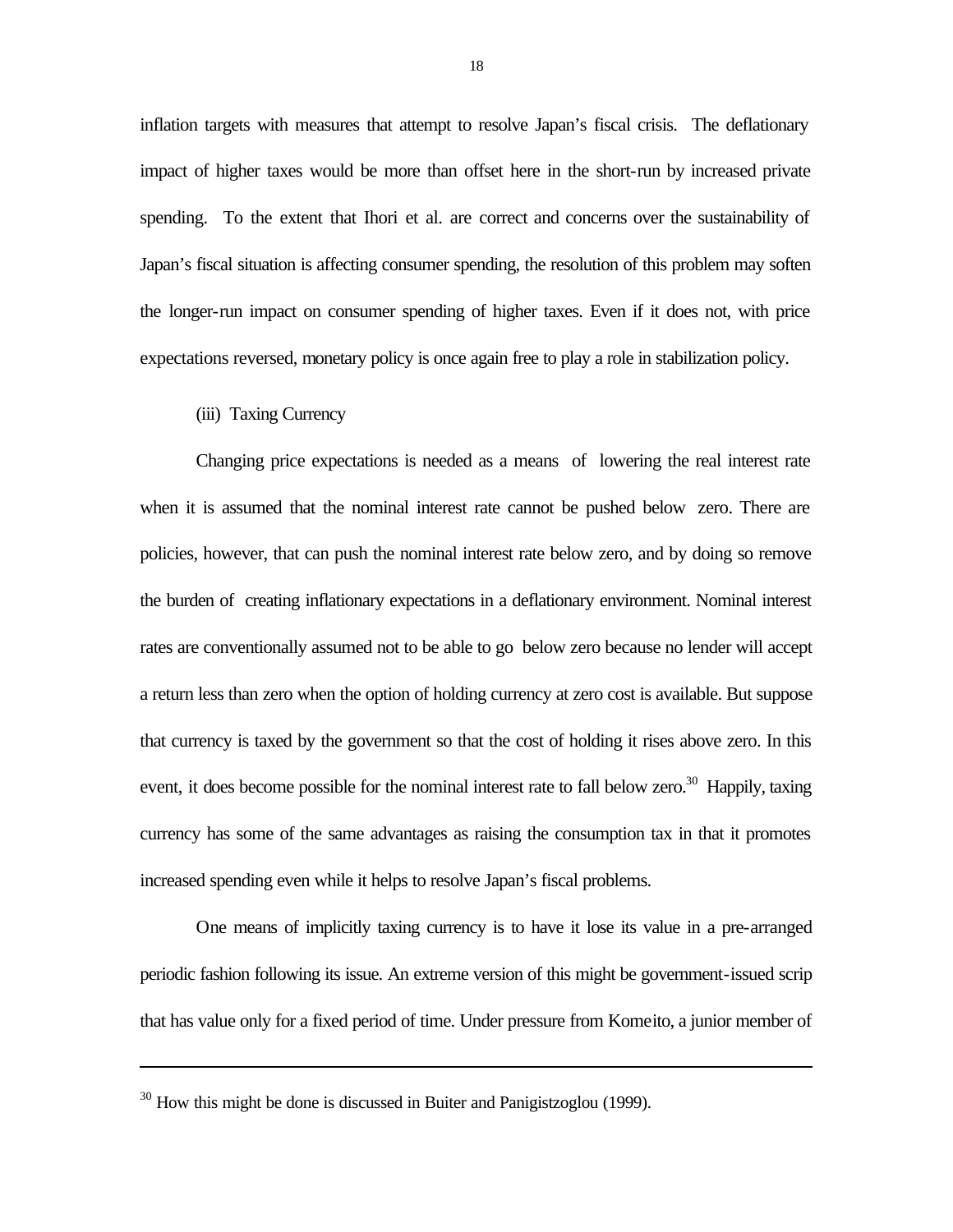the three-party ruling coalition, Japan conducted a limited experiment with such a program in 1999 by issuing scrip to families with children and to the elderly. This scrip retained its value for six months. The experiment, while extremely interesting, has not been repeated.<sup>31</sup>

#### (iv) More Reform of the Financial System

In contrast to suggestions made that Japanese economic recovery can be promoted by reforming international financial arrangements and by the adoption of unconventional monetary and fiscal policies, Fukao and Nishimura and Kawamoto offer proposals to alter Japan's economic structure. Fukao wishes to promote competition in the financial services market by removing the public subsidies given to government-sponsored financial institutions. Unlike the usual situation, in this case, Fukao believes that promoting competition will raise rather than lower the price of financial services. This price increase, by allowing firms in the financial services sector that do not receive subsidies to operate profitably, will enhance rather than detract from national welfare.

Even while Fukao, like Prime Minister Koizumi, is effectively recommending privatizing government-sponsored financial institutions, Nishimura and Kawamoto are recommending the creation of new ones. While believing that the range of community-banking practices should be circumscribed, Nishimura and Kawamoto mention that a place remains for such activities. They suggest that banks that retain this objective as their primary focus should be transformed into quasi-non-profit community organizations. The remaining firms in the banking sector would be expected to operate in such a way as to maximize shareholder value. In the current environment

 $31$  For details and an evaluation of this program, see Shimizutani (2002).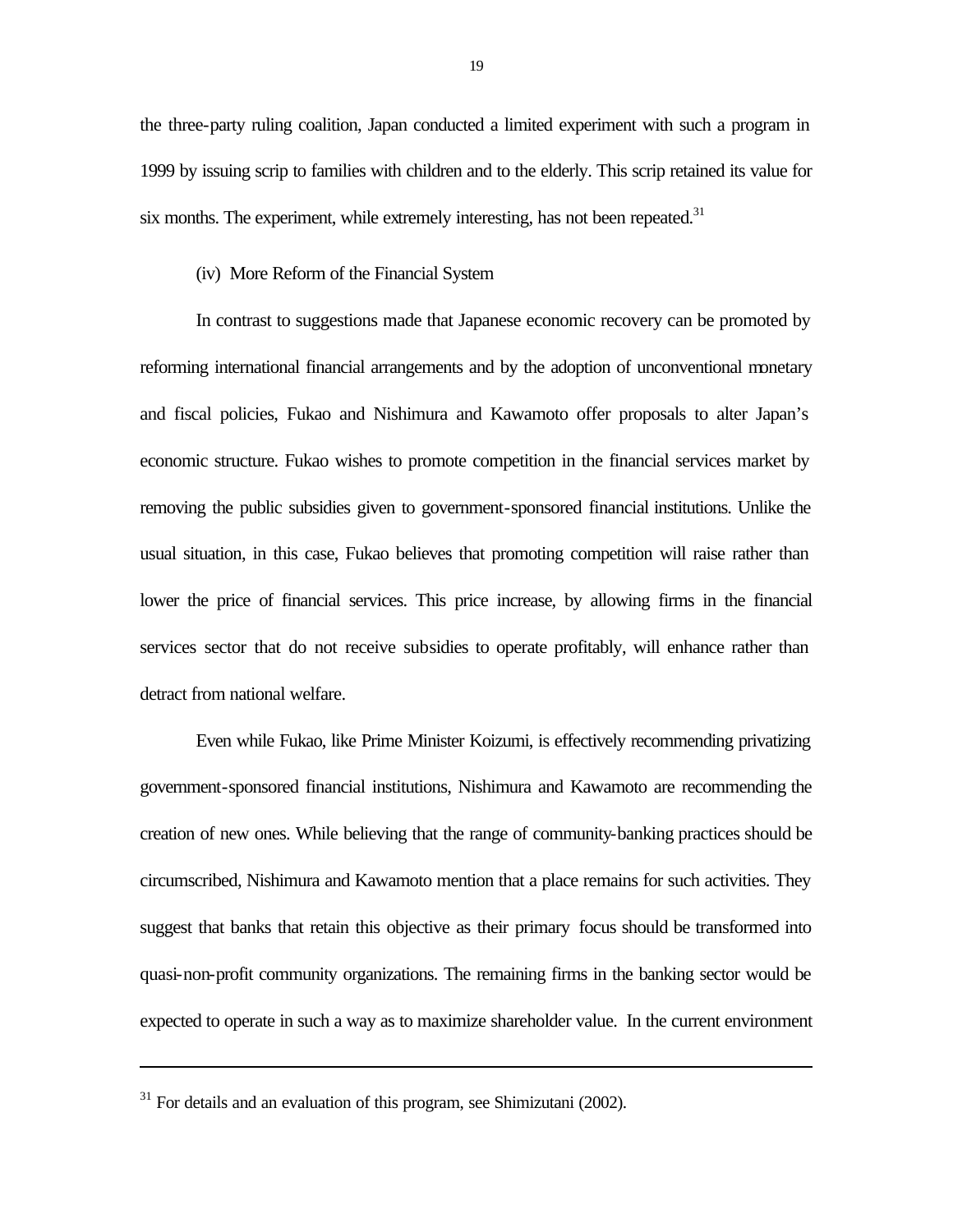with so many borrowers whose credit is so poor, this should mean a substantial increase in the interest rates charged on many loans to reflect the risk involved in making them. Like Goyal and McKinnon and Fukao, Nishimura and Kawamoto believe that the key to the renewed health of the banking system is a greater spread between the interest charged on loans and the interest paid on deposits. But unlike Goyal and McKinnon and Fukao, Nishimura and Kawamoto see a structural change in the way that banks operate as the key to achieving this.

#### (v) Other Supply-side Changes

l

The structural, or supply-side problems, facing the Japanese economy are not confined to banking. To cite just one additional area among many others, just as the critical channel of credit creation and capital allocation cannot be restored to health without a change in the Government's relationship to this sector and a change in the governance of banks, so changes in educational and social security policies and a broader change in corporate governance must occur if Japanese economic recovery is going to be facilitated by a more efficient training and allocation of labor.<sup>32</sup> Inevitably as Fukao emphasizes, the recovery of the Japanese economy will mix different strands of demand-side and supply–side changes.<sup>33</sup>

#### 5. CONCLUSIONS ON JAPAN'S LOST DECADE

There was nothing inevitable about the late 1980s *bubble* in Japan. The policy instruments available to the BOJ and the MOF could have averted it. At the same time, given

 $32$  For additional discussion of structural changes ongoing in the Japanese economy, see Saxonhouse (1998).

 $33$  Hayashi and Prescott (2002, pp. 206-235) stress the primary role of exogenous supply shocks in explaining Japan performance in the 1990s.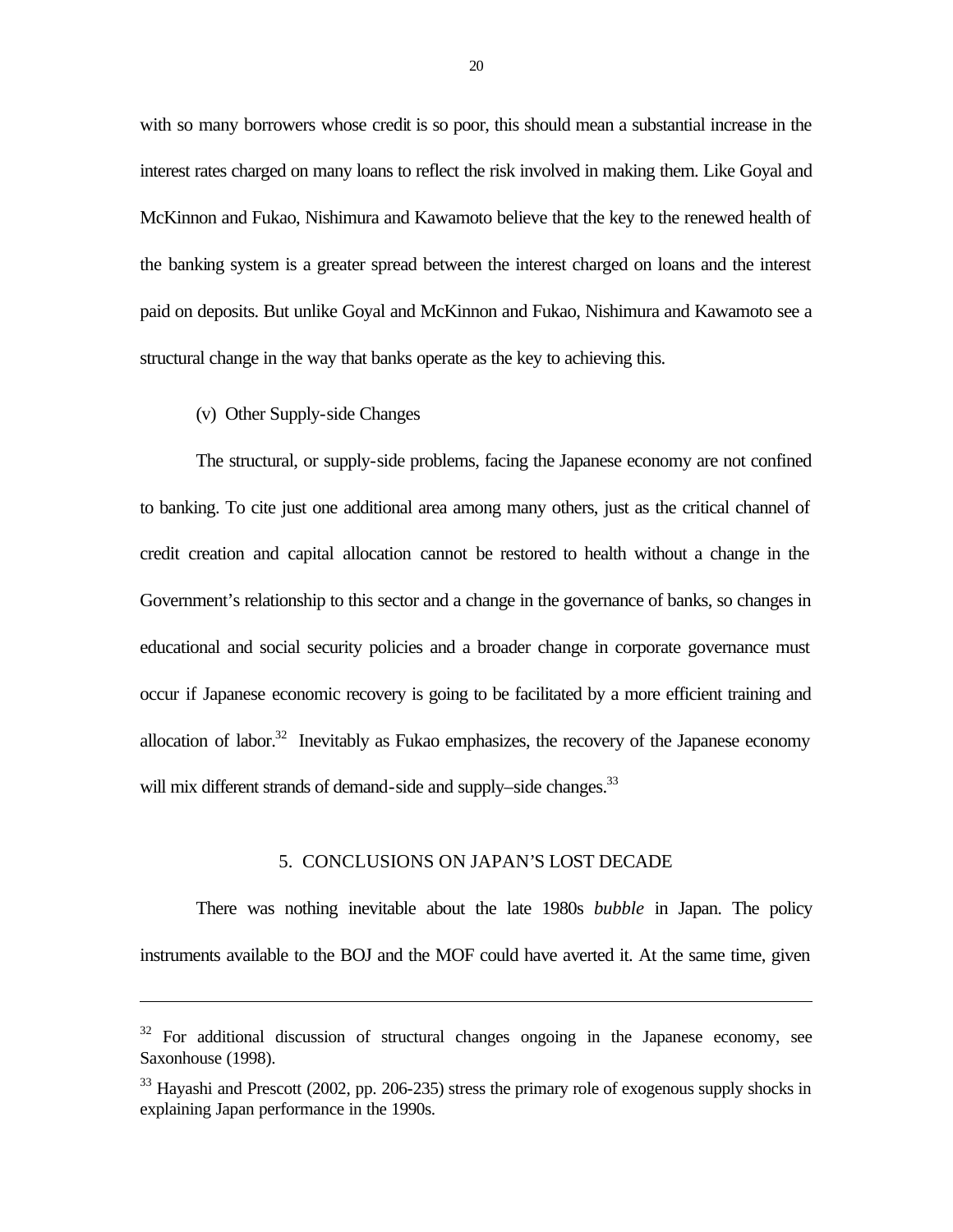the unusual circumstances in which *the bubble* developed, it is hardly surprising that Japan acted as it did. As in the United States in the late 1990s, during Japan's *bubble*, asset prices skyrocketed even while all conventional indicators that govern central bank policy such as the consumer price index, the wholesale price index, and the producer price index remained stable.

Once *the bubble* collapsed, however, neither the BOJ nor the MOF was quick to reverse policy to fight off the recession that ensued. The evidence presented at this Symposium suggests looser fiscal policy would have been ineffective. On the other hand, with prices still rising in the early 1990s and with short-term interest rates still above 3%, Japan had not yet fallen into a liquidity trap. Monetary easing, if pursued aggressively, might have been successful. As it was, the BOJ, in error, kept the growth rate of base money extremely low throughout 1991-93.<sup>34</sup>

Japan, for whatever reason, having missed the opportunity to use monetary policy in the early 1990s, faced the last half of the 1990s, as today, unable to use the conventional tools of stabilization policy to help it to recover. This does not mean that Japan was then, or is now, helpless. As noted, there is a large menu of unconventional fiscal measures, non-standard BOJ (and MOF) market interventions, corporate governance measures, and structural changes in the financial services sector that can help to rescue Japan. What remains discouraging after all these years is the absence of political will to adopt the kind of bold measures that can bring an end to the Lost Decade that goes on and on and on.

<sup>34</sup> For details, see Montgomery (2000).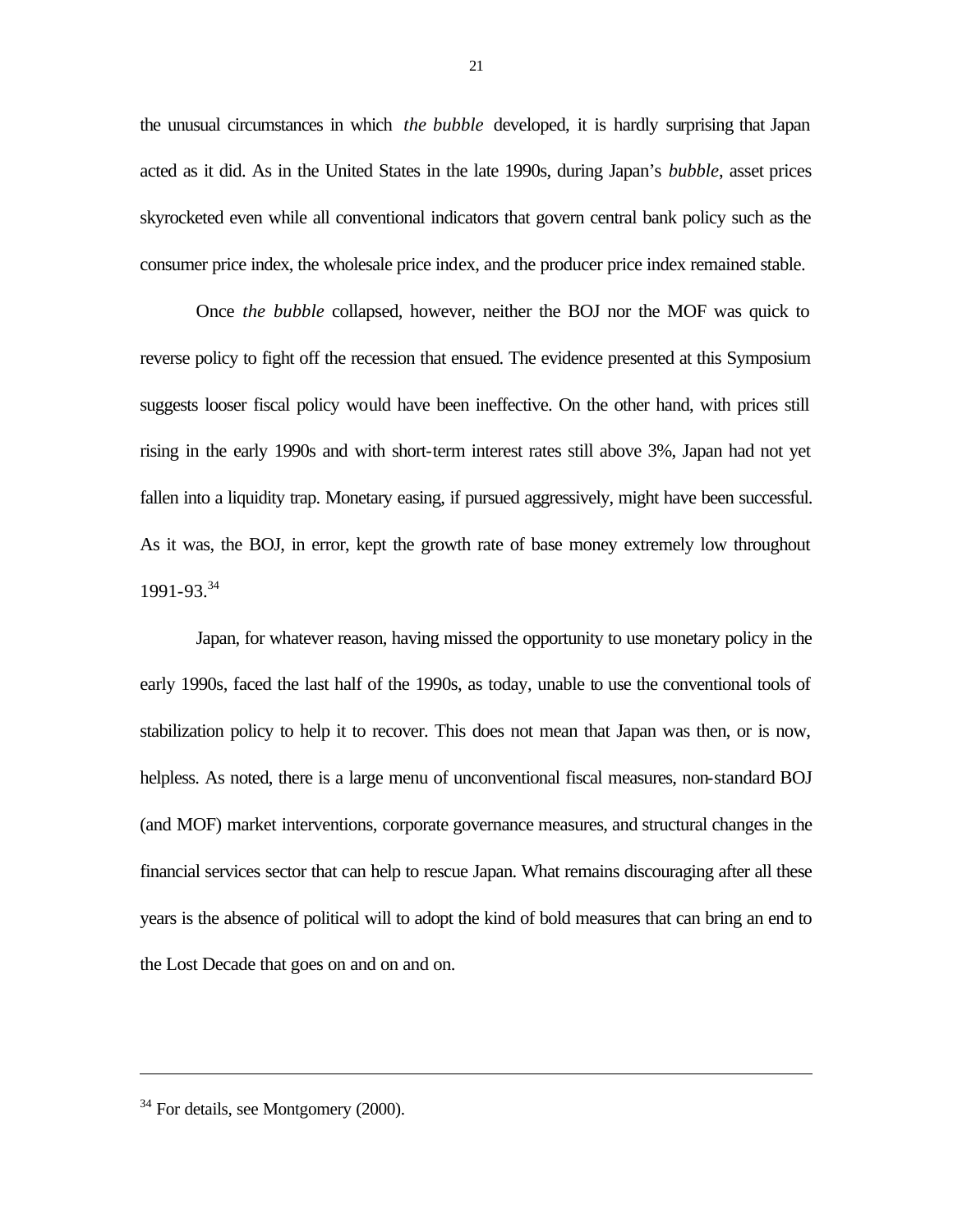#### **REFERENCES**

- Ahearne, A. et al. (2002), 'Preventing Deflation: Lessons from Japan's Experience in the 1990s', *Board of Governors of the Federal Reserve System, International Finance Discussion Paper*, No. 729 (June).
- Ando, A. (2002), 'The Elusive Total Budget Outlay of the Japanese Government: An Inquiry into the Japanese National Accounts', *Journal of the Japanese and International Economics*, **16**, 177-93.
- Aoki, M. and G. Saxonhouse (eds.) (2000), *Finance, Governance and Competitiveness in Japan* (Oxford: Oxford University Press,
- Bergsten, C.F. 1988. *America in the World Economy: A Strategy for the 1990s* (Washington, D.C.: Institute for International Economics).
- Bernanke, B.S. (2000), 'Japanese Monetary Policy: A Case of Self-Induced Paralysis?' in R. Mikitani and A.S. Posen (eds.), *Japan's Financial Crisis and Its Parallels to U.S. Experience* (Washington, DC: Institute for International Economics).
- Boberg, P. (2000), *Internal Labor Markets in Japanese Firms*, (University of Michigan Department of Economics Doctoral Dissertation).
- Buiter, W.H. and N. Panigistzoglou (1999), 'Liquidity Traps: How to Avoid Them and How to Escape Them,' *National Bureau of Economic Research Working Paper* No. 7245 (July).
- Frankel, J.A. (1991), 'Japanese Finance in the 1980s: A Survey', in Paul Krugman (ed.), *Trade with Japan: Has the Door Opened Wider?* (Chicago: University of Chicago Press for NBER).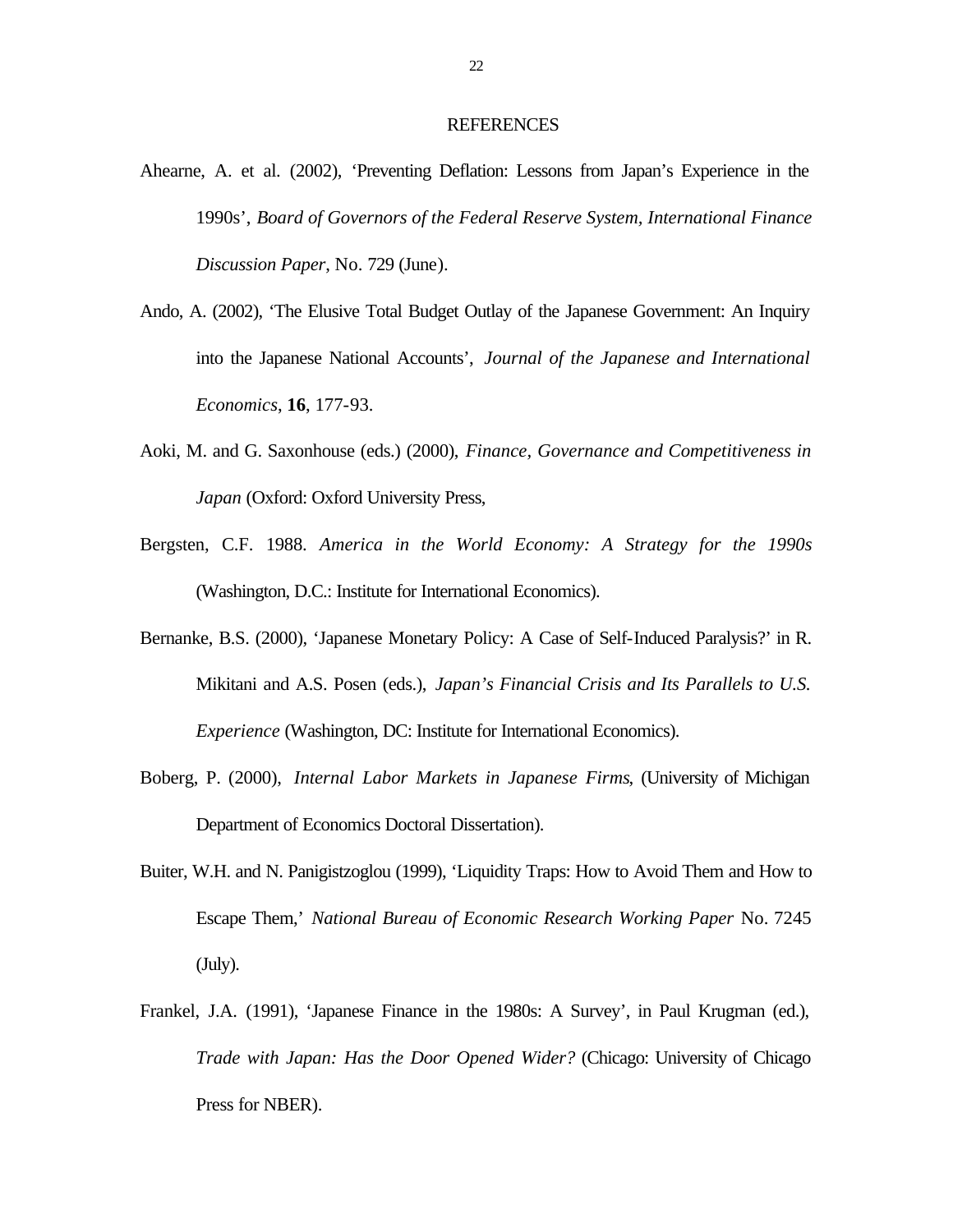Feldstein, M. (2001) 'Japan Needs to Stimulate Spending,' *Wall Street Journal* (July 16).

Hale, D. (1989), 'Tokyo to the Rescue', *Far Eastern Economic Review*, August 24, 60-61.

- Hayashi, F. and E.C. Prescott (2002), 'The 1990s in Japan: A Lost Decade', *Review of Economic Dynamics*, **5**, 206-35
- Hubbard, R.G. (2002), 'Impediments to Growth in Japan' (Speech before the Japan Information Access Project Symposium, Washington, D.C., April 8).

Johnson, C. (1989), 'Their Behavior, Our Policy', *The National Interest*, **17**, 17-27.

- Johnson, C. (1998), 'Economic Crisis in East Asia: The Clash of Capitalism', *Cambridge Journal of Economics*, **22**, 653-62.
- Krugman, P. (1998), 'It's Baack: Japan's Slump and the Return of the Liquidity Trap', *Brookings Papers in Economic Activity*, 137-87.
- Kuttner, K.N. and A.S. Posen (2001), 'The Great Recession's Lessons for Macroeconomic Policy from Japan', *Brookings Papers in Economic Activity*, 93-185.
- McKinnon, R. and K. Ohno (1997), *Dollar and Yen: Resolving Economic Conflict between the United States and Japan* (Cambridge, MA: MIT Press).
- McKinnon, R. and K. Ohno (2001), 'The Foreign Exchange Origins of Japan's Economic Slump and Low Interest Liquidity Trap', *The World Economy* **24**, 279-317.
- Montgomery, H. (2000), *The Role of Regulatory Capital and Bank Credit in the Economy of Japan* (University of Michigan, Department of Economics Doctoral Dissertation).
- Organization for Economic Co-operation and Development (OECD) (2000), *Economy Survey: Japan, 1999-2000* (Paris).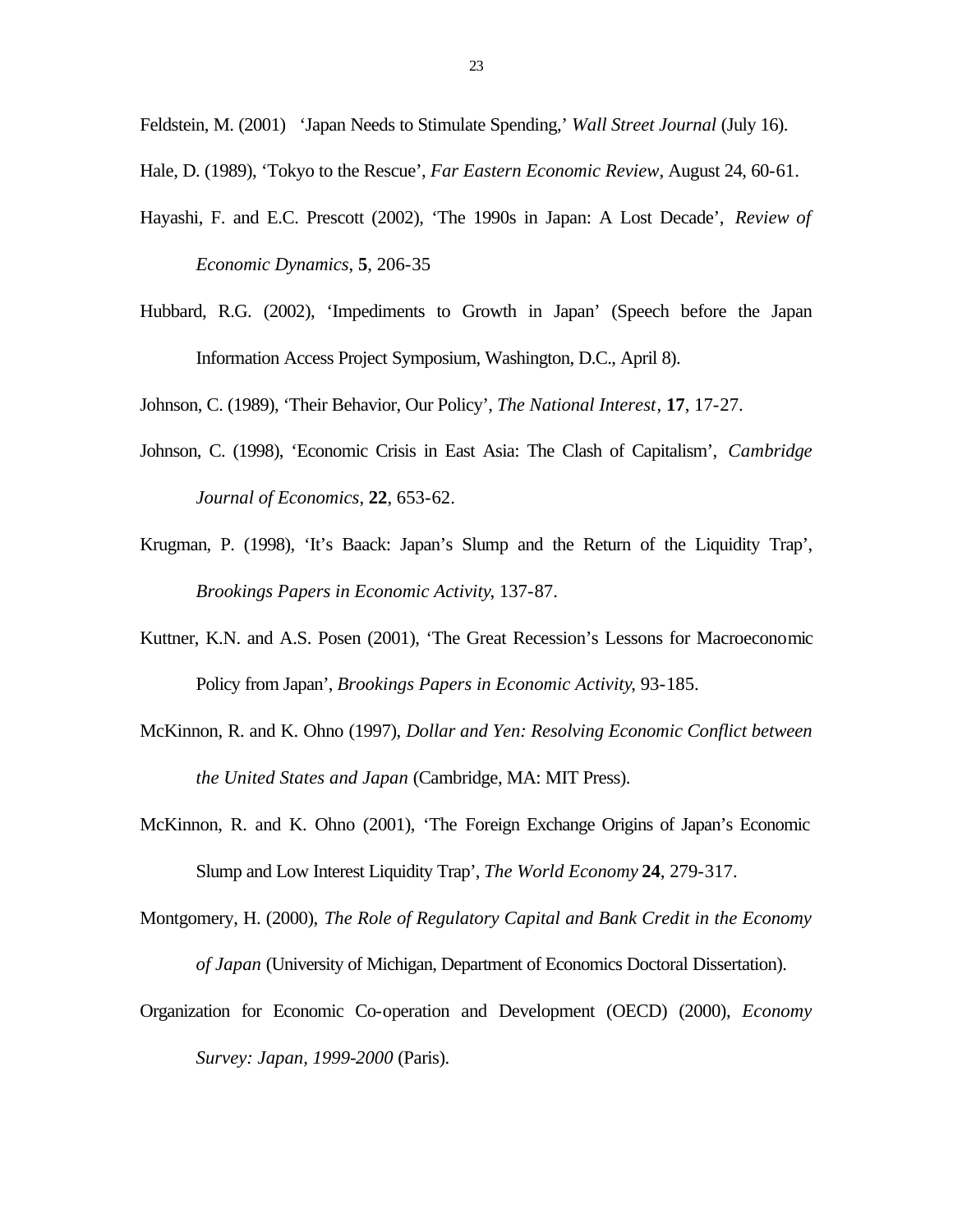- Ramaswamy, R. and C. Rendu (2000), 'Japan's Stagnant Nineties: A Vector Auto-Regressive Retrospective,' *IMF Staff Papers*, **47**, 259-78.
- Samuelson, P.A. (1948), *Economics: An Introductory Analysis,*  $I^t$  Edition (New York: McGraw Hill).
- Samuelson, P. A. (1961), *Economics: An Introductory Analysis, 5th Edition* (New York: McGraw Hill).
- Saxonhouse, G.R. (1998), 'Structural Change and Japanese Economic History: Will the  $21<sup>st</sup>$ Century be Different?' *American Economic Review,* **88**, 408-11.

Saxonhouse, G.R. (1999), 'Japan's Growth Conundrum', *Financial Times* (June 14).

- Saxonhouse, G.R. (2003), 'Prospective Japanese Economic Recovery: Perspectives from European Economic Recovery in the 1930s', in Stern (2003).
- Shimizutani, S. (2002), *Consumption and Tax Policy in Japan in the 1990s: Evidence from Household Data* (University of Michigan, Department of Economics Doctoral Dissertation).
- Sims, C.A. (1980), 'Macroeconomics and Reality', *Econometrica*, **48**, 1-48.
- Stern, R.M. (ed.) (2003), *Japan's Economic Recovery: Commercial Policy, Monetary Policy, and Corporate Governance* (Cheltenham, U.K.: Edward Elgar, forthcoming).
- Suzuki, Y. (2000), 'Strategies for Overcoming Japan's Economic Crisis', in M. Aoki and G.R. Saxonhouse (eds.) *Finance, Governance and Competitiveness in Japan* (Oxford: Oxford University Press).
- Svensson, L.E.O. (2001), 'The Zero-Bound in an Open Economy: A Fool-Proof Way of Escaping the Liquidity Trap', *Monetary and Economic Studies*, **19**, 277-321.